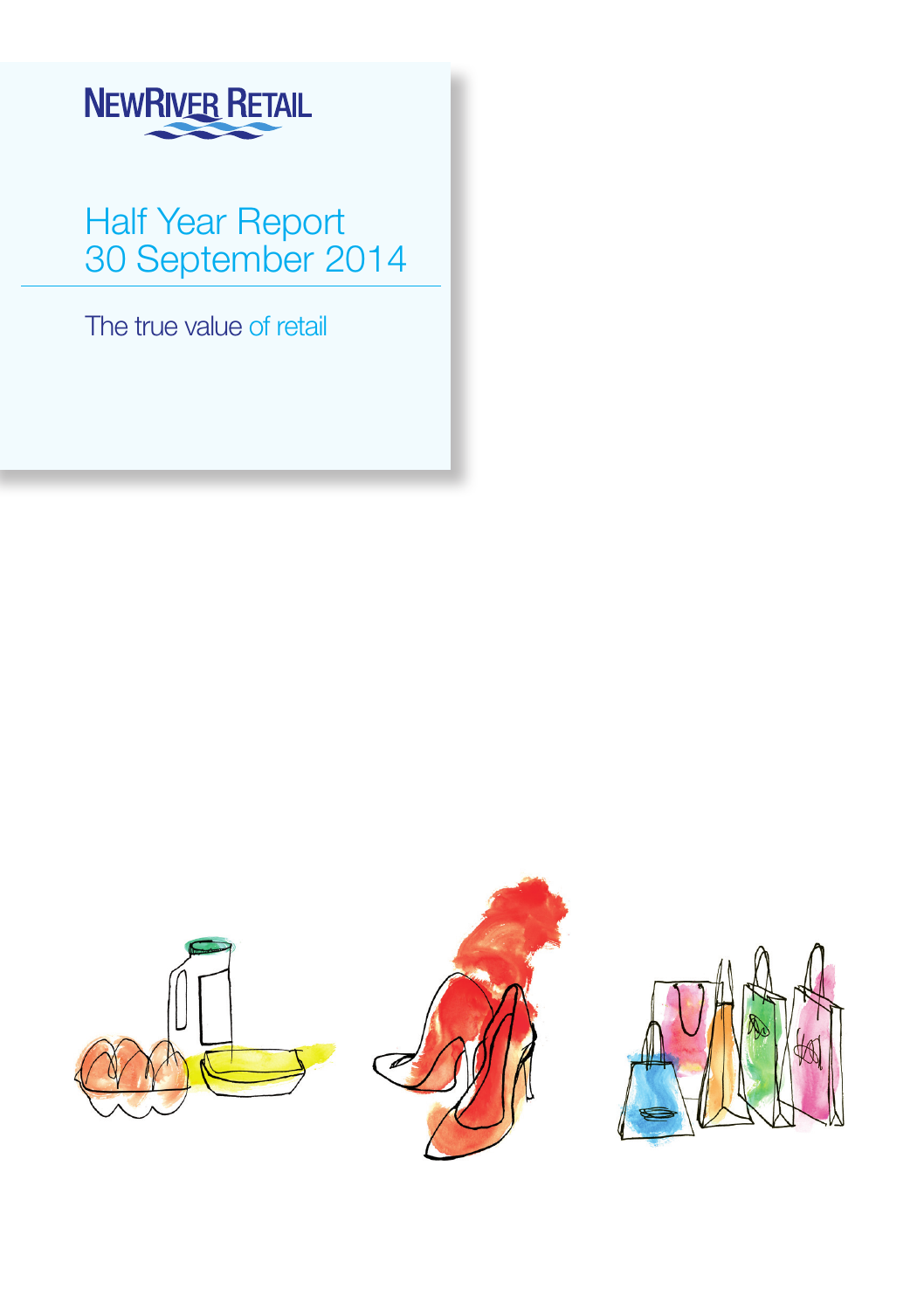## Who we are

NewRiver Retail Limited is a specialist REIT focused on the UK retail sector and rapidly becoming a leading value-creating property investment platform in the sector.



### Inside this report

- 01 Highlights
- 02 Financial statistics
- 03 Proportionately consolidated Statement of Comprehensive Income
- 04 Proportionately consolidated Balance Sheet
- 05 Chairman's Statement
- **06** Consolidated Condensed Income Statement
- 07 Consolidated Condensed Statement of Comprehensive Income
- 08 Consolidated Condensed Balance Sheet
- 09 Consolidated Condensed Cash Flow Statement
- 10 Consolidated Condensed Statement of Changes in Equity
- 11 Notes to the accounts
- 28 Company information
- 29 Independent Review Report to the members of NewRiver Retail Limited







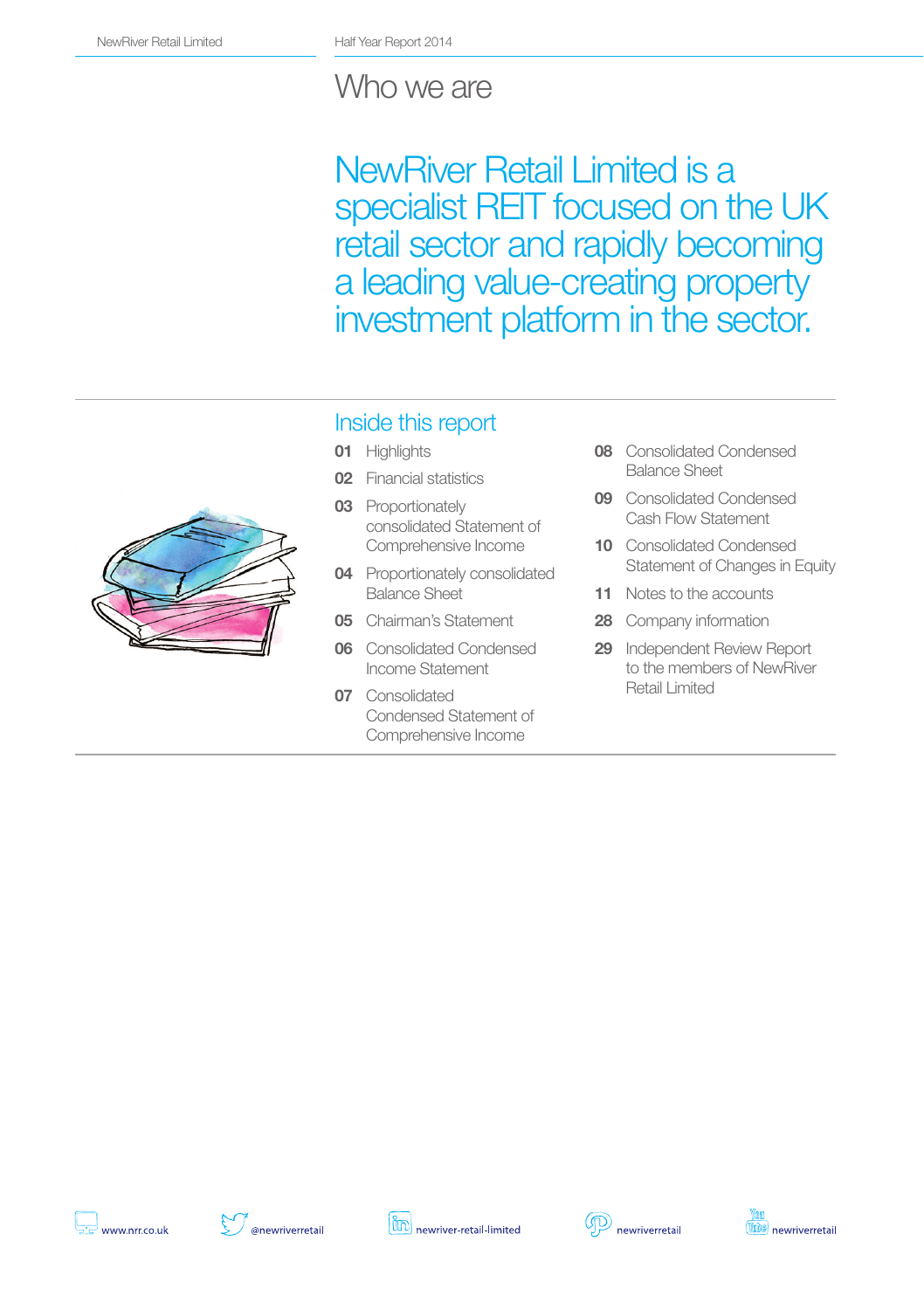# **Highlights**

# Strong financial performance and portfolio expansion through successful deployment of equity placing proceeds.

# Financial Highlights

## Record profits and good NAV per share growth

- EPRA adjusted profit increased by 120% to £6.8 million (Sept 2013: £3.1 million)
- Profit before tax increased by 137% to £12.3 million (Sept 2013: £5.2 million)
- EPRA adjusted earnings per share of 6.8 pence (Sept 2013: 6.5 pence)\*
- Dividend per share of 8.5 pence (Sept 2013: 6 pence) following commencement of quarterly dividend
- EPRA NAV per share increased by 14% to 252p (Sept 2013: 222p)
- LTV increased to 38% (Sept 2013: 30%) with further approved debt facilities in place
- Effectively deployed the majority of the £85 million proceeds from the recent equity raise

# Operational Highlights

## Highly active asset management continues to drive value

- Total of £174m of acquisitions completed at an average yield of 8.2%
- Assets under management increased by 28% to £767 million (March 2014: £600 million)
- Largest acquisition to date of Swallowtail portfolio, for £140 million at a NIY of 8%
- High retail occupancy rate maintained at 95% (March 2014: 95%)
- Strong performance across the retail portfolio including 110 new lettings and lease renewals, delivering £2.7 million pa at 11.1% above ERV
- Excellent progress of Marston's pub estate conversion with 63 pre-let agreements secured with The Co-operative Group to build a convenience store portfolio
- Growth of BRAVO\*\* joint venture to £516 million of assets (March 2014: £347 million)
- Successful recycling of equity through four disposals totalling £34.3 million
- Growing risk-controlled development programme with two completions in Preston and Widnes
- \* During the period the average number of shares increased from 47.8 million at 30 Sep 2013 to 99.5 million at 30 Sep 2014.
- \*\* BRAVO refers to the joint venture with BRAVO I and II (funds advised or managed by Pacific Investment Management Company LLC).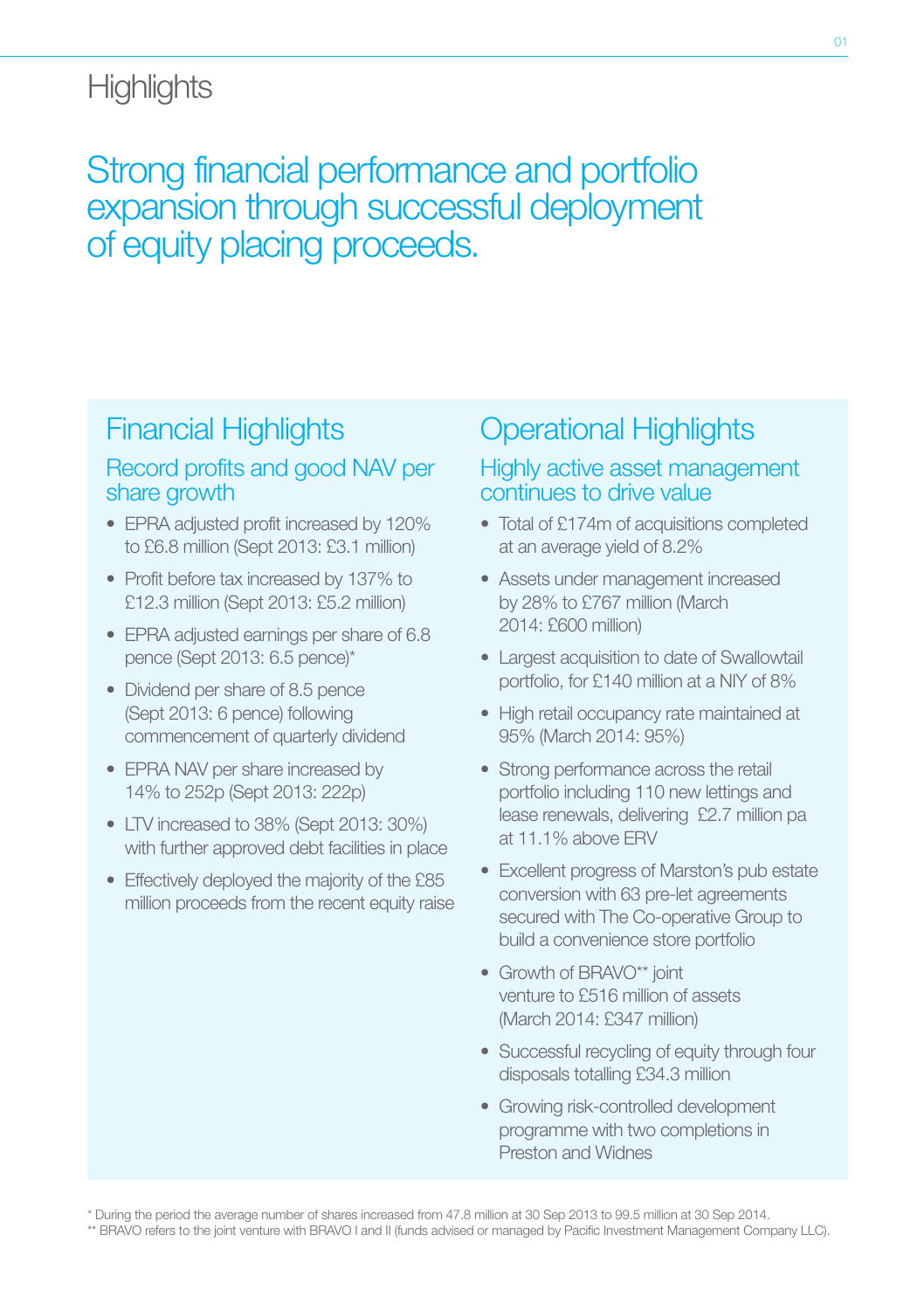# Financial Statistics

## **Performance**

| Six months ended                          | 30 Sep 2014       | 30 Sep 2013       | Movement/<br>Growth |
|-------------------------------------------|-------------------|-------------------|---------------------|
| EPRA adjusted profit                      | £6.8m             | £3.1m             | $+£3.7m$            |
| EPRA adjusted EPS*                        | 6.8 <sub>p</sub>  | 6.5p              | 0.3p                |
| Dividends per share                       | 8.5 <sub>p</sub>  | 6.0 <sub>p</sub>  | $+2.5p$             |
| Profit before tax                         | £12.3m            | £5.2m             | $+$ $\Sigma$ 7.1m   |
| <b>Basic EPS</b>                          | 12.4 <sub>p</sub> | 10.9 <sub>D</sub> | $+1.5p$             |
| Property valuation movement and disposals | £6.8m             | £2.2m             | $+54.6m$            |
| <b>Total Shareholder Return</b>           | $+9%$             | $+25%$            | $+16%$              |

\* During the period the average number of shares increased from 47.8m at 30 Sep 2013 to 99.5m at 30 Sep 2014.

## Balance Sheet (proportionally consolidated)

| Six months ended                      | 30 Sep 2014 | 30 Sep 2013 | Movement/<br>Growth   |
|---------------------------------------|-------------|-------------|-----------------------|
| Net Asset Value                       | £252.6m     | £239.6m     | $+£13m$               |
| EPRA NAV per share                    | 252 pence   | 240 pence   | $+12$ pence           |
| Secured debt facilities (net of fees) | £184.2m     | £184.1m     | $+£0.1m$              |
| Cash                                  | £13.9m      | £92.6m      | (E78.7m)              |
| Net debt                              | £170.3m     | £91.5m      | $+£78.8m$             |
| Cost of debt                          | 4.2%        | 3.9%        | $+0.3\%$              |
| Average debt maturity                 | 4.0 years   | 4.5 years   | $(0.5 \text{ years})$ |
| Loan to value                         | 38%         | 25%         | $+13%$                |
| Interest cover                        | 3.5x        | 3.9x        | (0.4x)                |
| % of debt at fixed/capped rates       | 80%         | 74%         | $+6\%$                |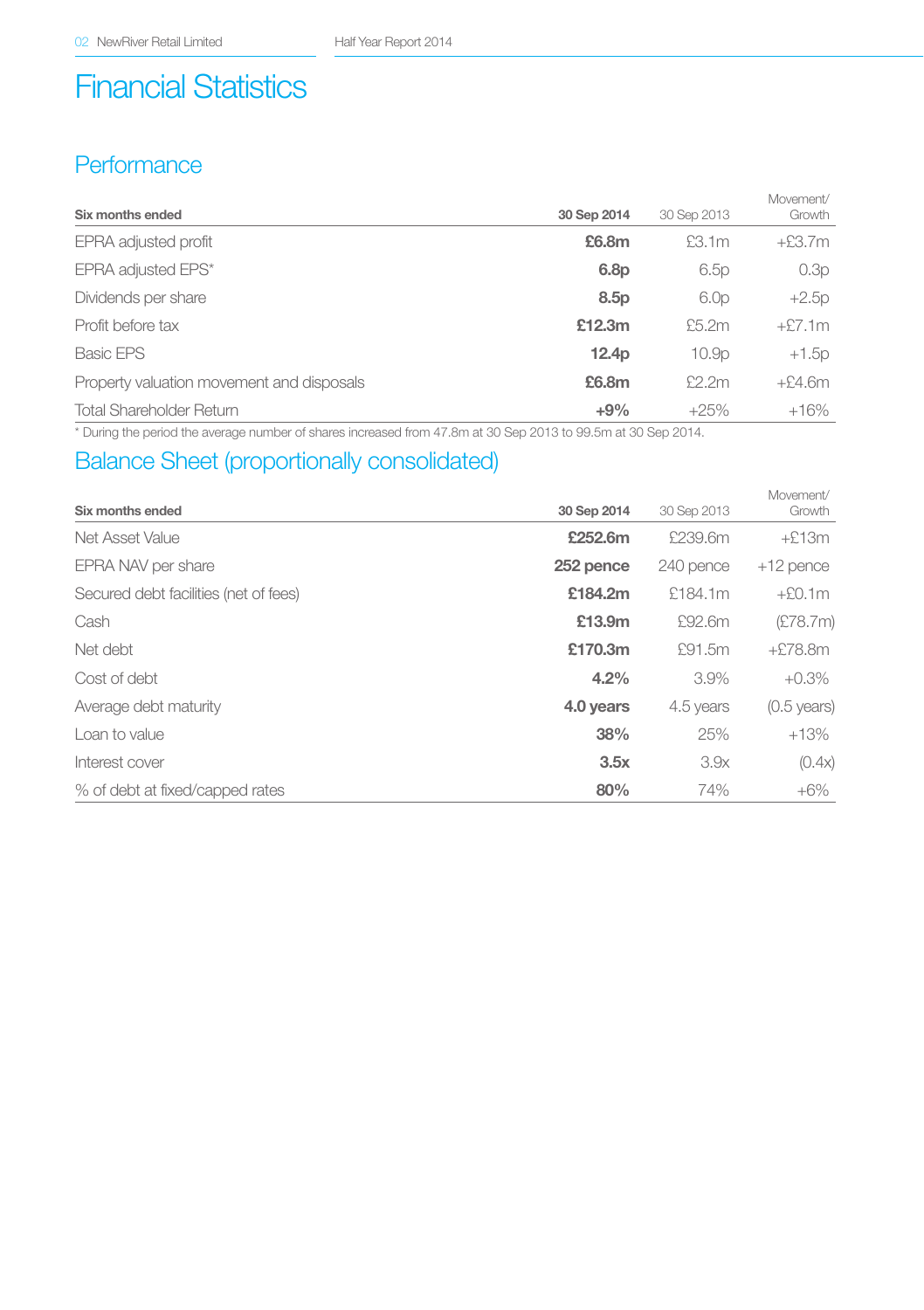## Proportionally consolidated Statement of Comprehensive Income

The Group financial statements are prepared under IFRS which includes profits from joint ventures on one line. The Board considers the performance of the Group on a proportionately consolidated basis and the report below therefore reflects this basis.

|                                                       | Six months ended 30 September 2014 |                          |                                | Six months ended 30 September 2013 |                   |                                |
|-------------------------------------------------------|------------------------------------|--------------------------|--------------------------------|------------------------------------|-------------------|--------------------------------|
|                                                       | Group                              | Joint<br><b>Ventures</b> | Proportionally<br>consolidated | Group                              | Joint<br>Ventures | Proportionally<br>consolidated |
| Income statement                                      | £'000                              | £'000                    | £'000                          | £'000                              | £'000             | £'000                          |
| Gross rental income and fees                          | 9,199                              | 7,731                    | 16,930                         | 8,742                              | 1,844             | 10,586                         |
| Property outgoings                                    | (1,750)                            | (662)                    | (2, 412)                       | (1,797)                            | (260)             | (2,057)                        |
| Net property income                                   | 7,449                              | 7,069                    | 14,518                         | 6,945                              | 1,584             | 8,529                          |
| Operating expenses                                    | (3,781)                            | (387)                    | (4, 168)                       | (2, 191)                           | (150)             | (2, 341)                       |
| Net financing costs                                   | (2,908)                            | (1,889)                  | (4,797)                        | (2,784)                            | (377)             | (3, 161)                       |
| Profit/(loss) on disposal of<br>investment properties | 1,153                              |                          | 1,153                          |                                    |                   |                                |
| Tax & EPRA adjustments                                | 75                                 |                          | 75                             | 93                                 |                   | 93                             |
| EPRA adjusted profit                                  | 1,988                              | 4,793                    | 6,781                          | 2,063                              | 1,057             | 3,120                          |
| Revaluation surplus                                   |                                    | 5,631                    | 5,631                          | 924                                | 1,267             | 2,191                          |
| Tax & EPRA adjustments                                | (75)                               |                          | (75)                           | (93)                               |                   | (93)                           |
| Profit for the period before tax                      | 1,913                              | 10,424                   | 12,337                         | 2,894                              | 2,324             | 5,218                          |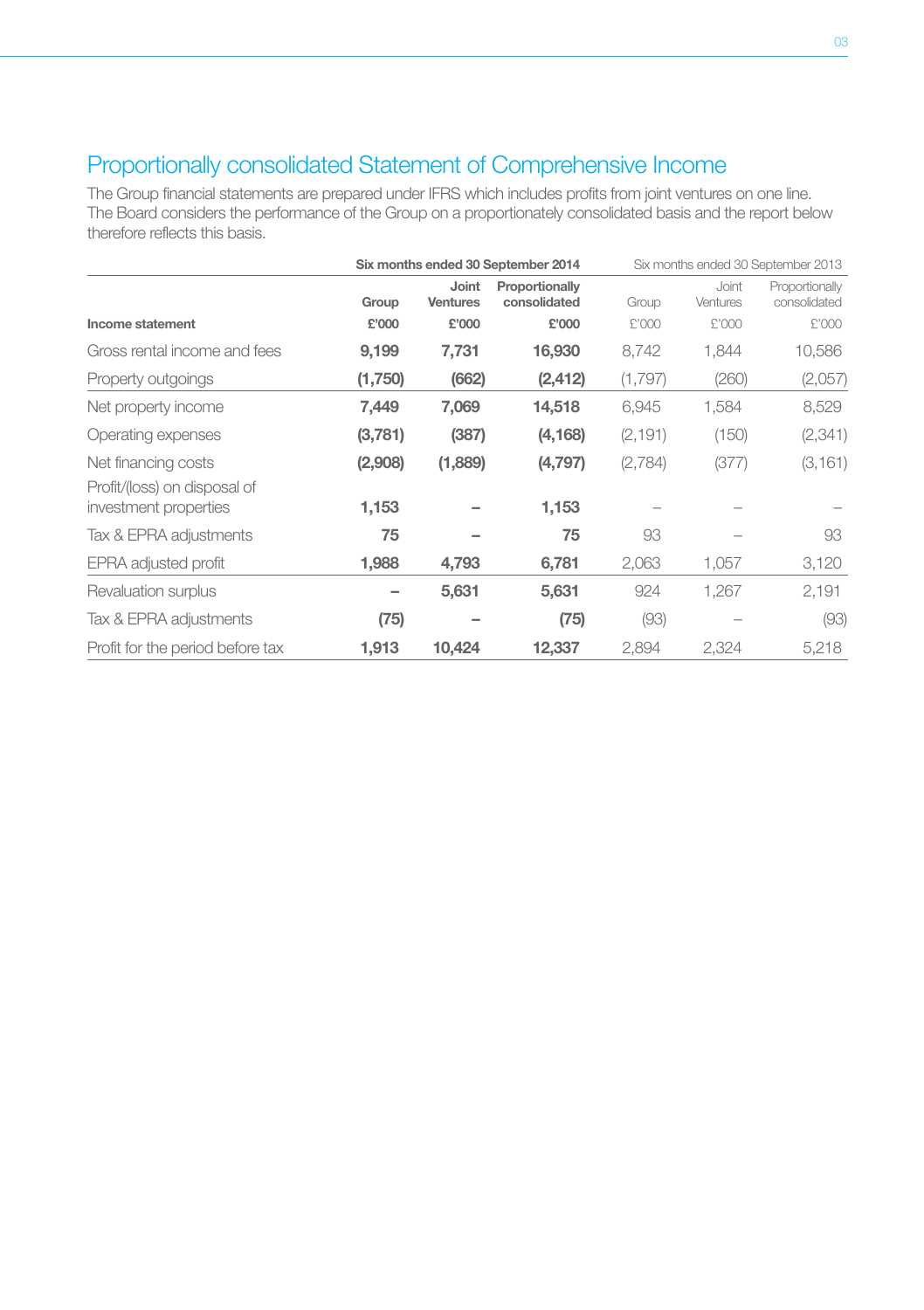# Financial statistics continued

## Proportionally consolidated Balance Sheet

Management assesses the business on a proportionally consolidated basis. The IFRS net assets for the Group include investment in joint ventures on one line and this is split out on a line by line basis in the table below.

|                               | As at 30 September 2014 |                          |                                | As at 31 March 2014 |                   |                                |
|-------------------------------|-------------------------|--------------------------|--------------------------------|---------------------|-------------------|--------------------------------|
|                               | Group                   | Joint<br><b>Ventures</b> | Proportionally<br>consolidated | Group               | Joint<br>Ventures | Proportionally<br>consolidated |
| <b>Balance sheet</b>          | £'000                   | £'000                    | £'000                          | £'000               | £'000             | £'000                          |
| Properties at valuation       | 226,098                 | 225,087                  | 451,185                        | 214,124             | 149,222           | 363,346                        |
| Investment in joint ventures  | 155,058                 | (155,058)                |                                | 74,851              | (74, 851)         |                                |
| Other non-current assets      | 417                     |                          | 417                            | 384                 |                   | 384                            |
| Cash                          | 10,811                  | 3.079                    | 13,890                         | 89.555              | 3,010             | 92,565                         |
| Other current assets          | 5,792                   | 4,326                    | 10,118                         | 3,595               | 2,567             | 6,162                          |
| Total assets                  | 398,176                 | 77.434                   | 475,610                        | 382.509             | 79.948            | 462.457                        |
| Other current liabilities     | (8,420)                 | (5,833)                  | (14, 253)                      | (10, 421)           | (3,817)           | (14, 238)                      |
| Debt                          | (113,067)               | (71,093)                 | (184, 160)                     | (108, 256)          | (75, 812)         | (184,068)                      |
| Convertible Ioan stock        | (23, 362)               | -                        | (23, 362)                      | (23,306)            |                   | (23,306)                       |
| Other non-current liabilities | (739)                   | (508)                    | (1, 247)                       | (899)               | (319)             | (1,218)                        |
| <b>Total liabilities</b>      | (145, 588)              | (77, 434)                | (223, 022)                     | (142, 882)          | (79,948)          | (222, 830)                     |
| <b>IFRS net assets</b>        | 252,588                 |                          | 252,588                        | 239,627             |                   | 239,627                        |
| EPRA adjustments (Note 7)     | 29,972                  |                          | 29,972                         | 4,879               |                   | 4,879                          |
| <b>EPRA</b> net assets        | 282,560                 |                          | 282,560                        | 244.506             |                   | 244,506                        |
|                               |                         |                          |                                |                     |                   |                                |
| EPRA NAV per share $(E)$      |                         |                          | 2.52                           |                     |                   | 2.40                           |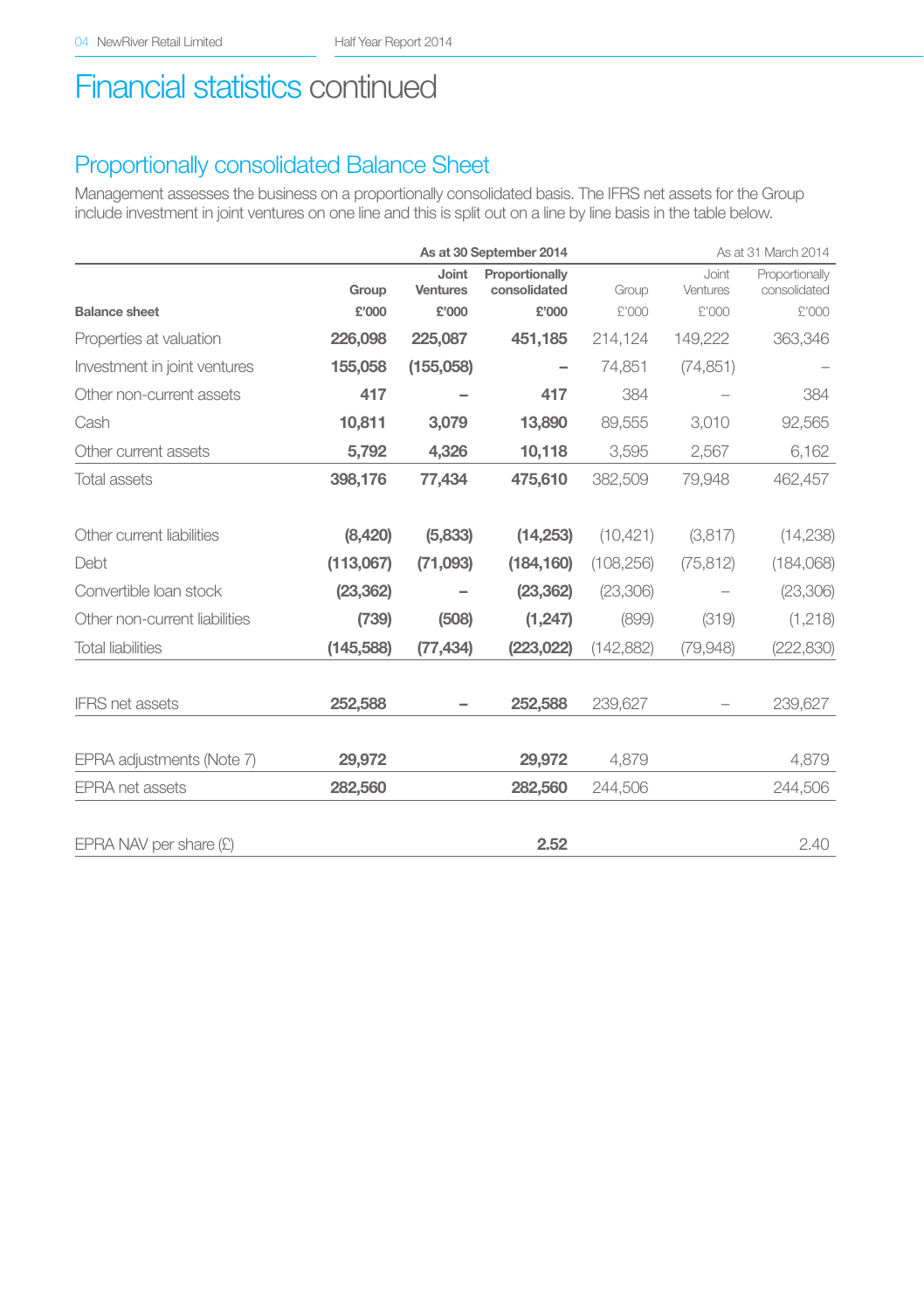# Chairman's Statement



"The Board is delighted with the Company's significant progress which further demonstrates that NewRiver is achieving its objective of becoming one of the leading value-creating retail property investment businesses in the  $UK$ "

The first half of the financial year has been another strong period for the Company since listing in 2009 and I am pleased to report NewRiver's interim results for the six months to 30 September 2014.

The Company continued to deliver a strong financial performance. EPRA adjusted profit increased by 120 per cent to £6.8 million (Sept 2013: £3.1 million), whilst assets under management grew to £767 million since the end of the last financial year, representing a 28 per cent uplift since 31 March 2014. The Board has approved two Quarterly Dividend payments resulting in an increase of the interim dividend to 8.5 pence (Sept 2013: 6 pence).

Following the successful and oversubscribed capital raise at the beginning of 2014, NewRiver secured £85 million of fresh equity. The Management team has effectively deployed the majority of the equity proceeds having identified attractive opportunities to acquire quality assets and completing £174 million of new acquisitions during the period.

The major event of the period was the £140 million acquisition of three large shopping centres, part of the Swallowtail Portfolio, which added 758,000 sq ft of high quality retail space to NewRiver's growing asset base. The acquisition was funded through the Company's well-established joint venture with BRAVO\*, with both parties taking a 50 per cent equity stake. Acquired at an attractive initial 8 per cent yield, the centres offer a range of opportunities for NewRiver to exercise its active asset management initiatives to enhance income and value, a number of which are already underway.

The freehold acquisition of the Linear Portfolio comprising four retail parks for £17.3 million, and a retail warehouse in Gloucester for £4.25 million, both at highly attractive yields of 9.1 per cent and 8.3 per cent respectively, creates access to the traditional edge of town marketplace.

The Company also acquired Three Horseshoes Walk in Warminster for £9.0 million at an attractive yield of 9.0 per cent as well as a number of smaller assets both during the period (£3.12 million) and post balance sheet (£11.26 million) totalling £14.38 million. These acquisitions reflect the expedient and resourceful use of capital raised earlier this year.

In addition to an active acquisition programme, the NewRiver team delivered 110 new lettings and lease renewals during the period at 11.1 per cent above ERV delivering £2.7 million pa of income. The Company's growing

development pipeline within the existing portfolio, some 1 million sq ft in total, continues to progress well with 20 planning applications submitted in the period together with the completion of two pre let development projects in Widnes and Preston.

The Marston's pub portfolio acquired 12 months ago is performing ahead of expectations. These high vielding assets have generated significant cash income into the business and the planned alternative use conversion strategy is ahead of schedule. In September NewRiver announced 63 C-Store Agreement for Leases with The Co-Operative Group (an expansion of the original 54 Conditional Agreements for Lease announced in April 2014) built principally on excess land with each pub remaining a going concern. This represents nearly a third of the pub estate and reflects the rapid delivery of NewRiver's stated strategy to meet the fast-growing demand for C-Stores from major food store operators.

The Board is delighted with the Company's significant progress which further demonstrates that NewRiver is achieving its objective of becoming one of the leading value-creating retail property investment businesses in the UK. The Board looks forward to the future with confidence.

#### Paul Roy **Chairman**

19 November 2014

\*BRAVO refers to the joint venture with BRAVO I and II (funds advised or managed by Pacific Investment Management Company LLC)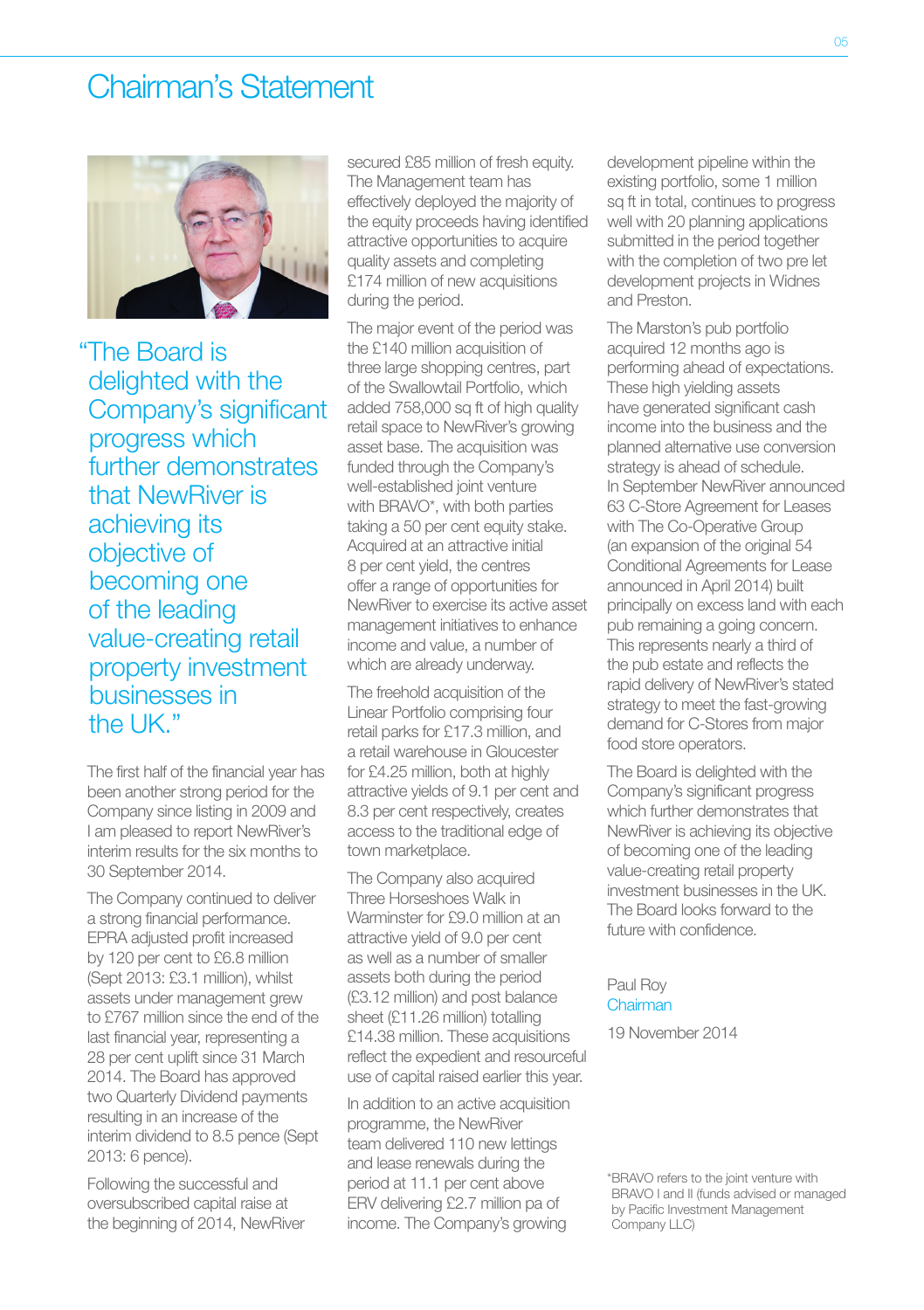# Consolidated Condensed Income Statement

For the period from 1 April 2014 to 30 September 2014

|                         |                |         |         | <b>Unaudited</b><br>Period<br>1 Apr 2014 to<br>30 Sep 2014 |          |                          | Unaudited<br>Period<br>1 Apr 2013 to<br>30 Sep 2013 |
|-------------------------|----------------|---------|---------|------------------------------------------------------------|----------|--------------------------|-----------------------------------------------------|
|                         |                | Income  | Capital | Total                                                      | Income   | Capital                  | Total                                               |
|                         | Notes          | £'000   | £'000   | £'000                                                      | £'000    | £'000                    | £'000                                               |
| Gross property income   | 3              | 9,199   |         | 9,199                                                      | 8,742    |                          | 8,742                                               |
| Property operating      |                |         |         |                                                            |          |                          |                                                     |
| expenses                | $\overline{4}$ | (1,750) |         | (1,750)                                                    | (1,797)  | $\overline{\phantom{0}}$ | (1,797)                                             |
| Net property income     |                | 7,449   | -       | 7,449                                                      | 6,945    |                          | 6,945                                               |
| Administrative expenses | 5              | (3,781) |         | (3,781)                                                    | (2, 191) |                          | (2, 191)                                            |
| Share of income from    |                |         |         |                                                            |          |                          |                                                     |
| joint ventures          | 10             | 4,793   | 5,631   | 10,424                                                     | 1.056    | 1.268                    | 2,324                                               |
| Net valuation movement  |                |         |         |                                                            |          | 924                      | 924                                                 |
| Profit on disposal of   |                |         |         |                                                            |          |                          |                                                     |
| investment properties   |                |         | 1,153   | 1,153                                                      |          |                          |                                                     |
| Operating profit        |                | 8,461   | 6,784   | 15,245                                                     | 5,810    | 2,192                    | 8,002                                               |
| Net finance expense     |                |         |         |                                                            |          |                          |                                                     |
| Finance income          |                | 166     |         | 166                                                        | 29       |                          | 29                                                  |
| Finance costs           |                | (3,074) |         | (3,074)                                                    | (2, 813) |                          | (2, 813)                                            |
| Profit for the period   |                |         |         |                                                            |          |                          |                                                     |
| before taxation         |                | 5,553   | 6,784   | 12,337                                                     | 3,026    | 2,192                    | 5,218                                               |
| Current taxation        |                |         |         |                                                            |          |                          |                                                     |
| Profit for the period   |                |         |         |                                                            |          |                          |                                                     |
| after taxation          |                | 5,553   | 6,784   | 12,337                                                     | 3,026    | 2,192                    | 5,218                                               |
| Earnings per share      |                |         |         |                                                            |          |                          |                                                     |
| EPRA adjusted (pence)   | 6              |         |         | 6.8                                                        |          |                          | 6.5                                                 |
|                         |                |         |         |                                                            |          |                          |                                                     |
| EPRA basic (pence)      | 6              |         |         | 5.6                                                        |          |                          | 6.3                                                 |
| Basic (pence)           | 6              |         |         | 12.4                                                       |          |                          | 10.9                                                |
| Basic diluted (pence)   | 6              |         |         | 11.6                                                       |          |                          | 9.2                                                 |

All activities derive from continuing operations of the Group. The Notes on pages 11 to 27 form an integral part of these financial statements.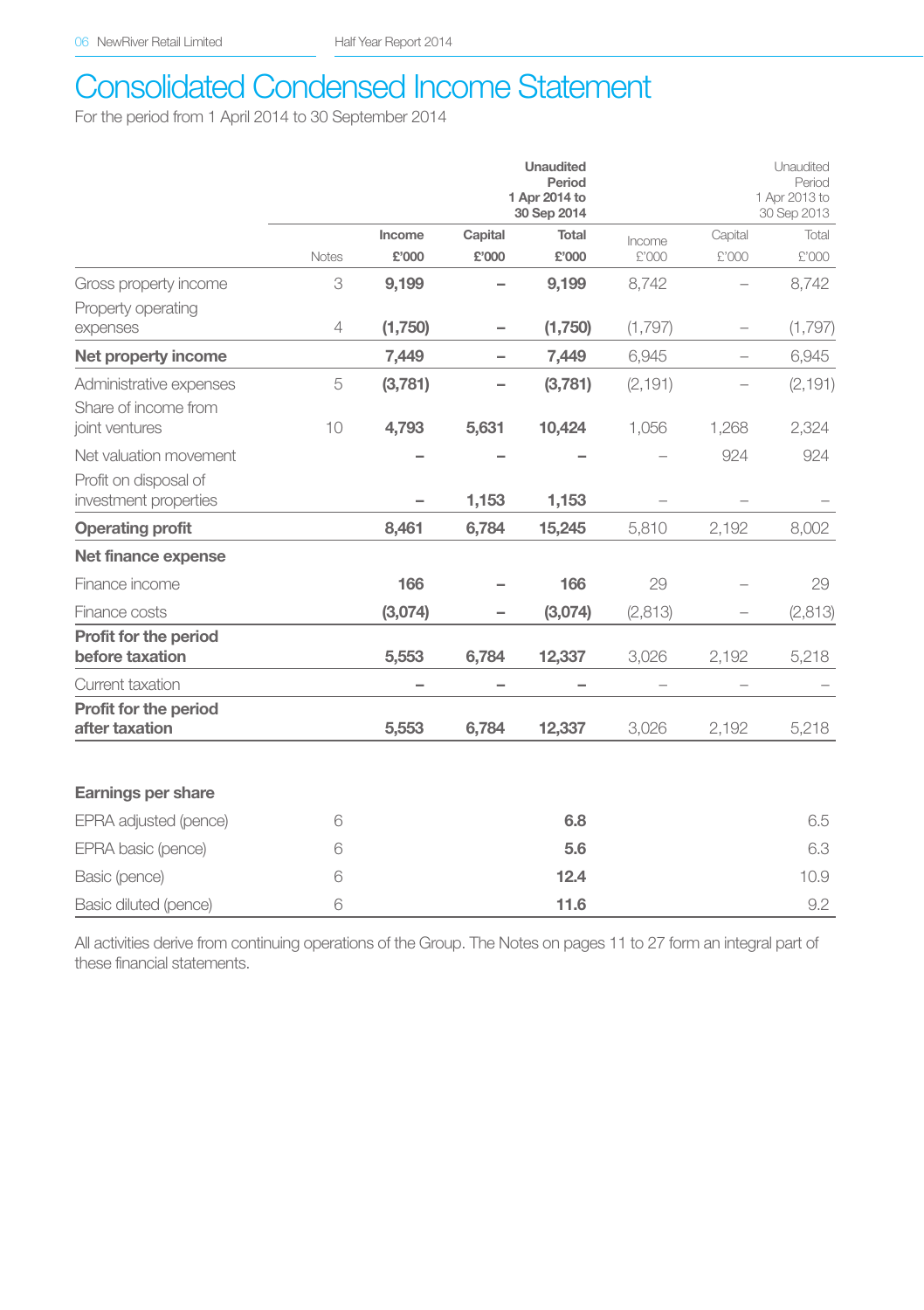# Consolidated Condensed Statement of Comprehensive Income

For the period from 1 April 2014 to 30 September 2014

|                                                               |       | Unaudited     | Unaudited     |
|---------------------------------------------------------------|-------|---------------|---------------|
|                                                               |       | Period        | Period        |
|                                                               |       | 1 Apr 2014 to | 1 Apr 2013 to |
|                                                               |       | 30 Sep 2014   | 30 Sep 2013   |
|                                                               | Notes | £'000         | £'000         |
| Profit for the period after taxation                          |       | 12.337        | 5,218         |
| Other comprehensive income                                    |       |               |               |
| Items that may be reclassified subsequently to profit or loss |       |               |               |
| Fair value gain on interest rate swaps                        | 12    | 129           | 873           |
| Total comprehensive income for the period                     |       | 12,466        | 6.091         |

All activities derive from continuing operations of the Group. The Notes on pages 11 to 27 form an integral part of these financial statements.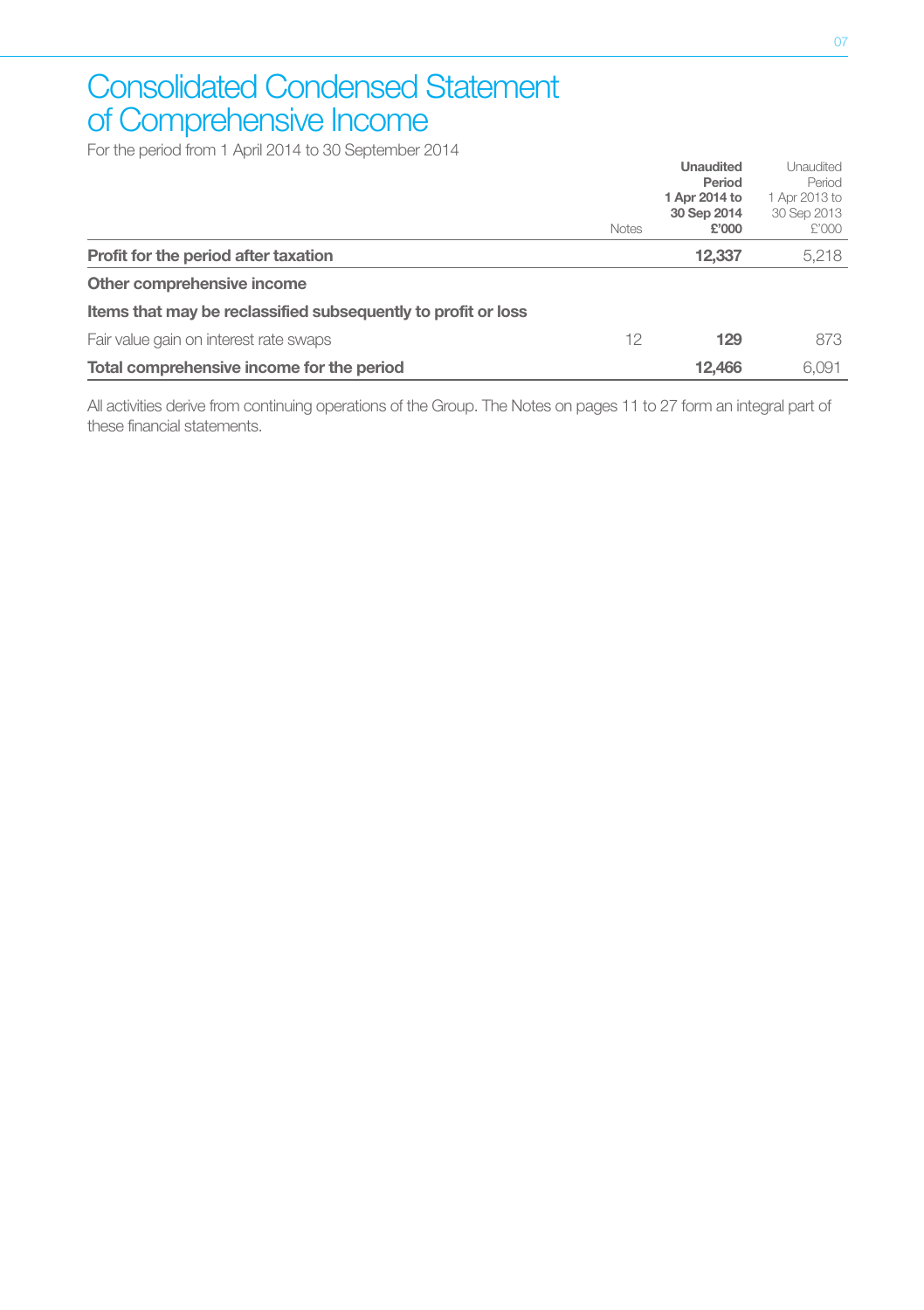# Consolidated Condensed Balance Sheet

As at 30 September 2014

|                                     | Unaudited as at<br>30 Sep 2014 |         | Audited as at<br>31 Mar 2014 |
|-------------------------------------|--------------------------------|---------|------------------------------|
|                                     | Notes                          | £'000   | £'000                        |
| Non-current assets                  |                                |         |                              |
| Investment properties               | 9                              | 226,098 | 214,124                      |
| Investments in joint ventures       | 10                             | 155,058 | 74,851                       |
| Property, plant and equipment       |                                | 417     | 384                          |
| Total non-current assets            |                                | 381,573 | 289,359                      |
| <b>Current assets</b>               |                                |         |                              |
| Trade and other receivables         |                                | 5,792   | 3,595                        |
| Cash and cash equivalents           |                                | 10,811  | 89,555                       |
| <b>Total current assets</b>         |                                | 16,603  | 93,150                       |
| <b>Total assets</b>                 |                                | 398,176 | 382,509                      |
| <b>Equity and liabilities</b>       |                                |         |                              |
| <b>Current liabilities</b>          |                                |         |                              |
| Trade and other payables            |                                | 8,420   | 10,202                       |
| <b>Current taxation liabilities</b> |                                |         | 219                          |
| <b>Total current liabilities</b>    |                                | 8,420   | 10,421                       |
| Non-current liabilities             |                                |         |                              |
| Derivative financial instruments    | 12                             | 739     | 899                          |
| Borrowings                          | 12                             | 113,067 | 108,256                      |
| Debt instruments                    | 12                             | 23,362  | 23,306                       |
| Total non-current liabilities       |                                | 137,168 | 132,461                      |
| Net assets                          |                                | 252,588 | 239,627                      |
| Equity                              |                                |         |                              |
| Share capital                       |                                |         |                              |
| Retained earnings                   |                                | 37,778  | 26,107                       |
| Other reserves                      |                                | 213,401 | 212,981                      |
| Hedging reserve                     |                                | 110     | (19)                         |
| Share option reserve                |                                | 528     | 453                          |
| Revaluation reserve                 |                                | 771     | 105                          |
| <b>Total equity</b>                 |                                | 252,588 | 239,627                      |
| Net asset value (NAV) per share     |                                |         |                              |
| EPRA NAV (pence)                    | 7                              | 252     | 240                          |
| Basic (pence)                       | 7                              | 253     | 241                          |
| Basic diluted (pence)               | 7                              | 252     | 240                          |

The Notes on pages 11 to 27 form an integral part of these financial statements.

The financial statements were approved by the Board of Directors on 19 November 2014 and were signed on its behalf by:

David Lockhart Mark Davies

Mary A.P. DE

**Chief Executive Finance Director**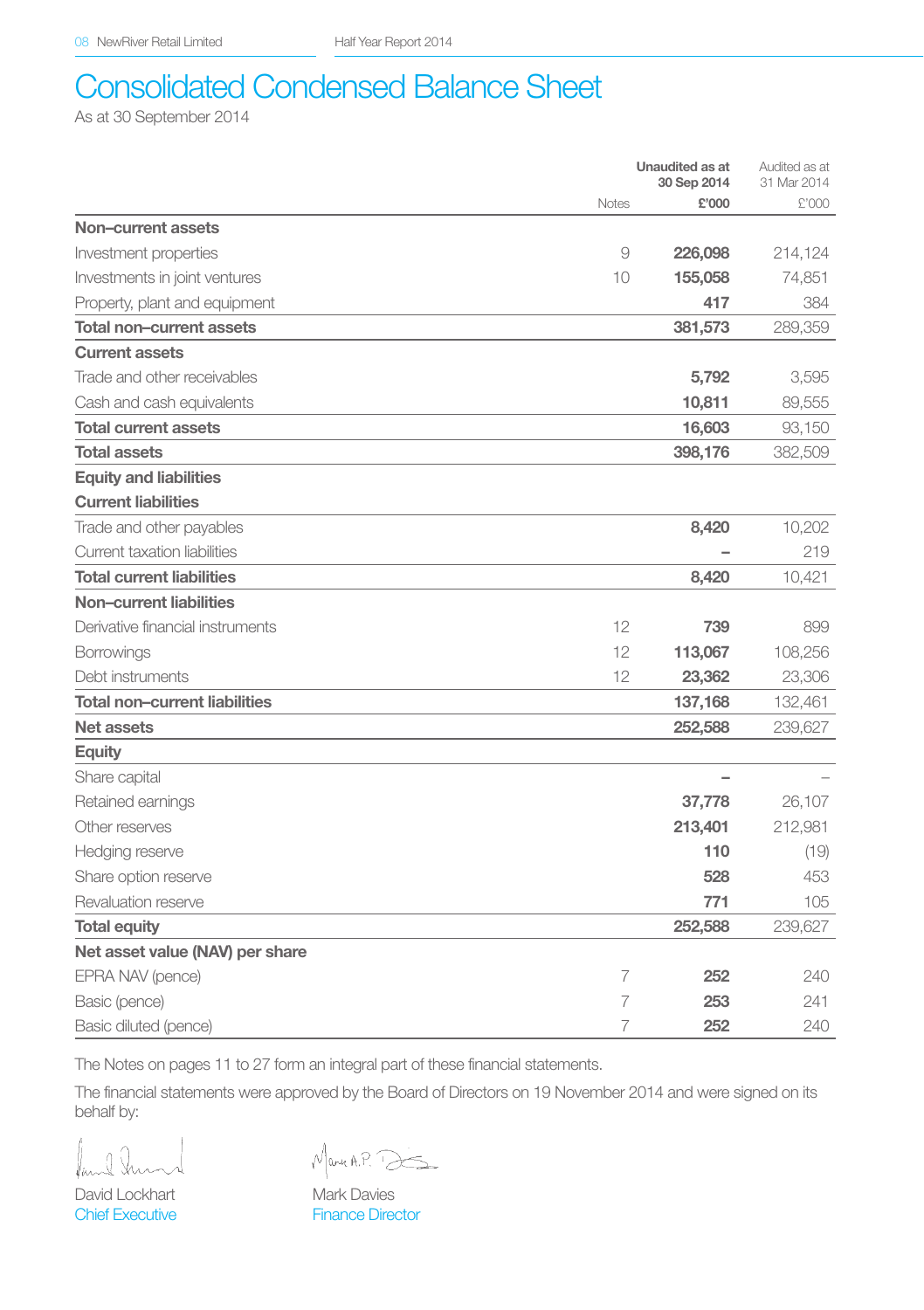# Consolidated Condensed Cash Flow Statement

For the period from 1 April 2014 to 30 September 2014

|                                                                    |       | 30 Sep 2014 | 31 Sep 2014 |
|--------------------------------------------------------------------|-------|-------------|-------------|
|                                                                    | Notes | £'000       | £'000       |
| Cash flows from operating activities                               |       |             |             |
| Profit before tax on ordinary activities for the year attributable |       |             |             |
| to Shareholders                                                    |       | 12,337      | 5,217       |
| Adiustments for:                                                   |       |             |             |
| Profit on disposal of investment property                          |       | (1, 153)    |             |
| Net movement from fair value adjustments on investment properties  |       |             | 924         |
| Net movement from fair value adjustments in joint ventures         |       | (5,631)     | (1,268)     |
| Profits in joint ventures                                          |       | (4, 793)    | (1,056)     |
| Net finance costs                                                  |       | 2,908       | 2,784       |
| Other adjustments                                                  |       | 515         | 37          |
| Operating cashflow before changes in working capital               |       | 4,183       | 6.638       |
| Changes in working capital:                                        |       |             |             |
| Increase in receivables and other financial assets                 |       | (3,328)     | (1,552)     |
| Decrease in payables and other financial liabilities               |       | (3,458)     | (604)       |
| Cash generated from operations before interest                     |       | (2,603)     | 4,482       |
| Net finance costs                                                  |       | (175)       | (2,612)     |
| Corporation tax paid                                               |       | (219)       | (205)       |
| Net cash (used in)/generated from operating activities             |       | (2,997)     | 1,665       |
| Cash flows from investing activities                               |       |             |             |
| Investment in joint ventures                                       | 10    | (72, 470)   | (12, 150)   |
| Purchase of investment properties                                  |       | (33,578)    |             |
| Disposal of investment properties                                  | 9     | 24,450      |             |
| Development and other capital expenditure                          |       | (1,693)     | (7,584)     |
| Purchase of plant and equipment                                    |       | (66)        | (25)        |
| Dividends received                                                 | 10    | 2,380       | 871         |
| Net cash (used in)/generated from investing activities             |       | (80, 977)   | (18,888)    |
| Cash flows from financing activities                               |       |             |             |
| Proceeds from issuance of new shares                               |       |             | 64,395      |
| Conversion of warrants                                             |       | 420         |             |
| Repayment of bank loans and other costs                            |       | (11,960)    | (948)       |
| New borrowings                                                     |       | 16,770      |             |
| Dividends paid                                                     |       |             | (2,965)     |
| Net cash generated from financing activities                       |       | 5,230       | 60,482      |
| Cash and cash equivalents at 1 April                               |       | 89,555      | 7,545       |
| Net (decrease)/ increase in cash and cash equivalents              |       | (78, 744)   | 43,258      |
| Cash and cash equivalents at 30 September                          |       | 10,811      | 50,803      |

The Notes on pages 11 to 27 form an integral part of these financial statements.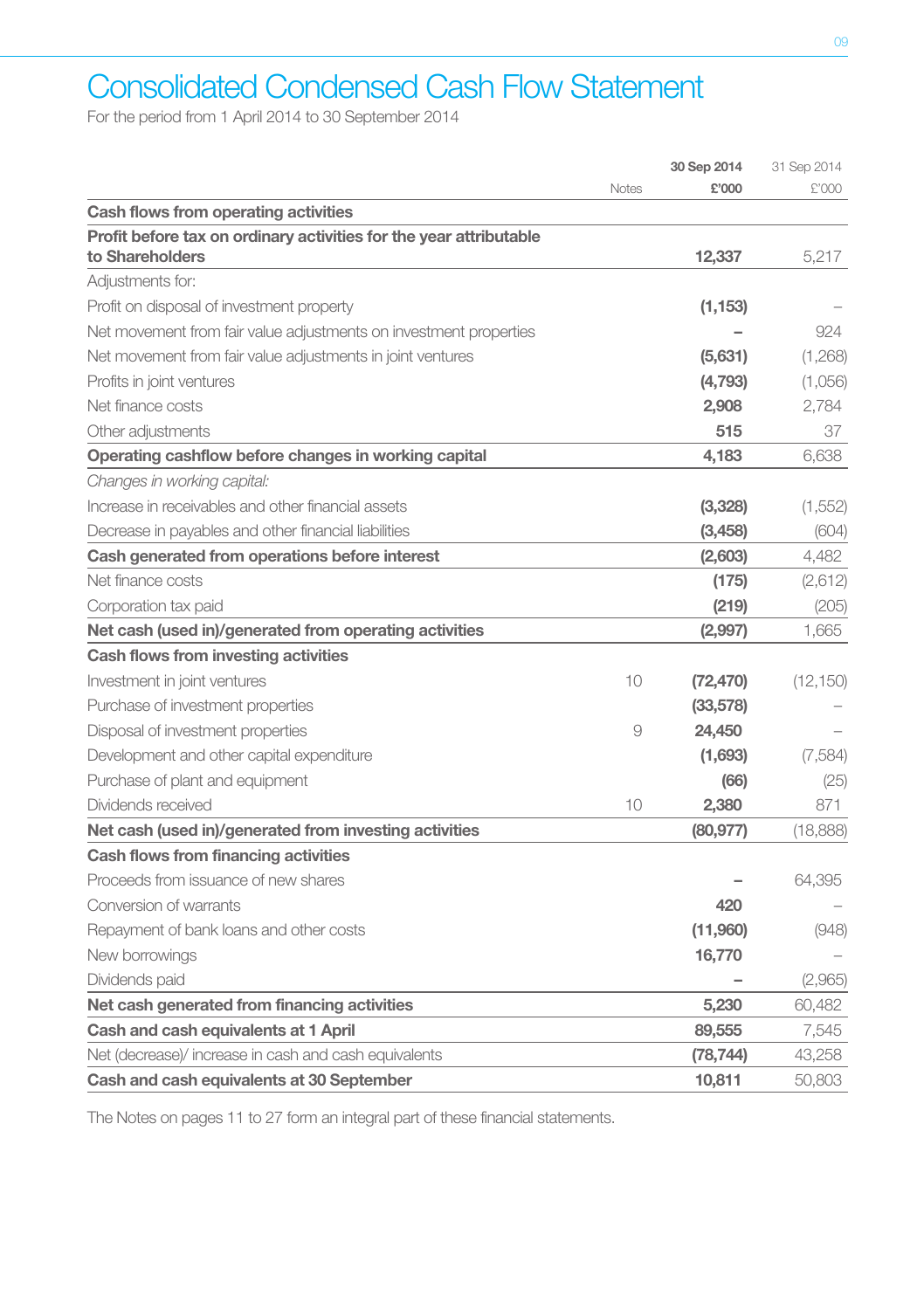## Consolidated Condensed Statement of Changes in Equity As at 30 September 2014

|                            |                          | Share capital            |                   |                     | Share              |                          |           |
|----------------------------|--------------------------|--------------------------|-------------------|---------------------|--------------------|--------------------------|-----------|
|                            | Retained<br>earnings     | and share<br>premium     | Other<br>reserves | Hedging<br>reserves | option<br>reserves | Revaluation<br>reserves  | Total     |
|                            | £'000                    | £'000                    | £'000             | £'000               | £'000              | £'000                    | £'000     |
| As at 31 March 2013        | 854                      | -                        | 78,637            | (2, 273)            | 260                | 2,310                    | 79,788    |
| Net proceeds of issue from |                          |                          |                   |                     |                    |                          |           |
| new shares                 | $\overline{\phantom{0}}$ | 64,395                   |                   |                     |                    |                          | 64,395    |
| Transfer of share premium  |                          | (64, 395)                | 64,395            |                     |                    |                          |           |
| Total comprehensive        |                          |                          |                   |                     |                    |                          |           |
| income for the period      | 5,218                    |                          |                   | 873                 |                    |                          | 6,091     |
| Share-based payments       |                          |                          |                   |                     | 93                 |                          | 93        |
| Dividend payments          |                          |                          | (3,403)           |                     |                    |                          | (3,403)   |
| Revaluation movement       | (924)                    |                          |                   |                     |                    | 924                      |           |
| As at 30 September 2013    | 5,148                    | -                        | 139,629           | (1,400)             | 353                | 3,234                    | 146,964   |
| Net proceeds of issue from |                          |                          |                   |                     |                    |                          |           |
| new shares                 |                          | 84,086                   |                   |                     |                    |                          | 84,086    |
| Transfer of share premium  |                          | (84,086)                 | 84,086            |                     |                    |                          |           |
| Total comprehensive        |                          |                          |                   |                     |                    |                          |           |
| income for the year        | 17,830                   |                          |                   | 1,381               |                    |                          | 19,211    |
| Realisation of fair value  |                          |                          |                   |                     |                    |                          |           |
| movements                  | 1,442                    |                          |                   |                     |                    | (1,442)                  |           |
| Share-based payments       |                          |                          |                   |                     | 100                |                          | 100       |
| Dividend payments          |                          |                          | (10, 734)         |                     |                    | $\overline{\phantom{0}}$ | (10, 734) |
| Revaluation movement       | 1,687                    |                          |                   |                     |                    | (1,687)                  |           |
| As at 31 March 2014        | 26,107                   | $\overline{\phantom{a}}$ | 212,981           | (19)                | 453                | 105                      | 239,627   |
| Net proceeds of issue from |                          |                          |                   |                     |                    |                          |           |
| new shares                 |                          | 420                      |                   |                     |                    |                          | 420       |
| Transfer of share premium  |                          | (420)                    | 420               |                     |                    |                          |           |
| Total comprehensive        |                          |                          |                   |                     |                    |                          |           |
| income for the period      | 12,337                   |                          |                   | 129                 |                    |                          | 12,466    |
| Realisation of fair value  |                          |                          |                   |                     |                    |                          |           |
| movements                  | (666)                    |                          |                   |                     |                    | 666                      |           |
| Share-based payments       |                          |                          |                   |                     | 75                 |                          | 75        |
| As at 30 September 2014    | 37,778                   |                          | 213.401           | 110                 | 528                | 771                      | 252,588   |

The Notes on pages 11 to 27 form an integral part of these financial statements.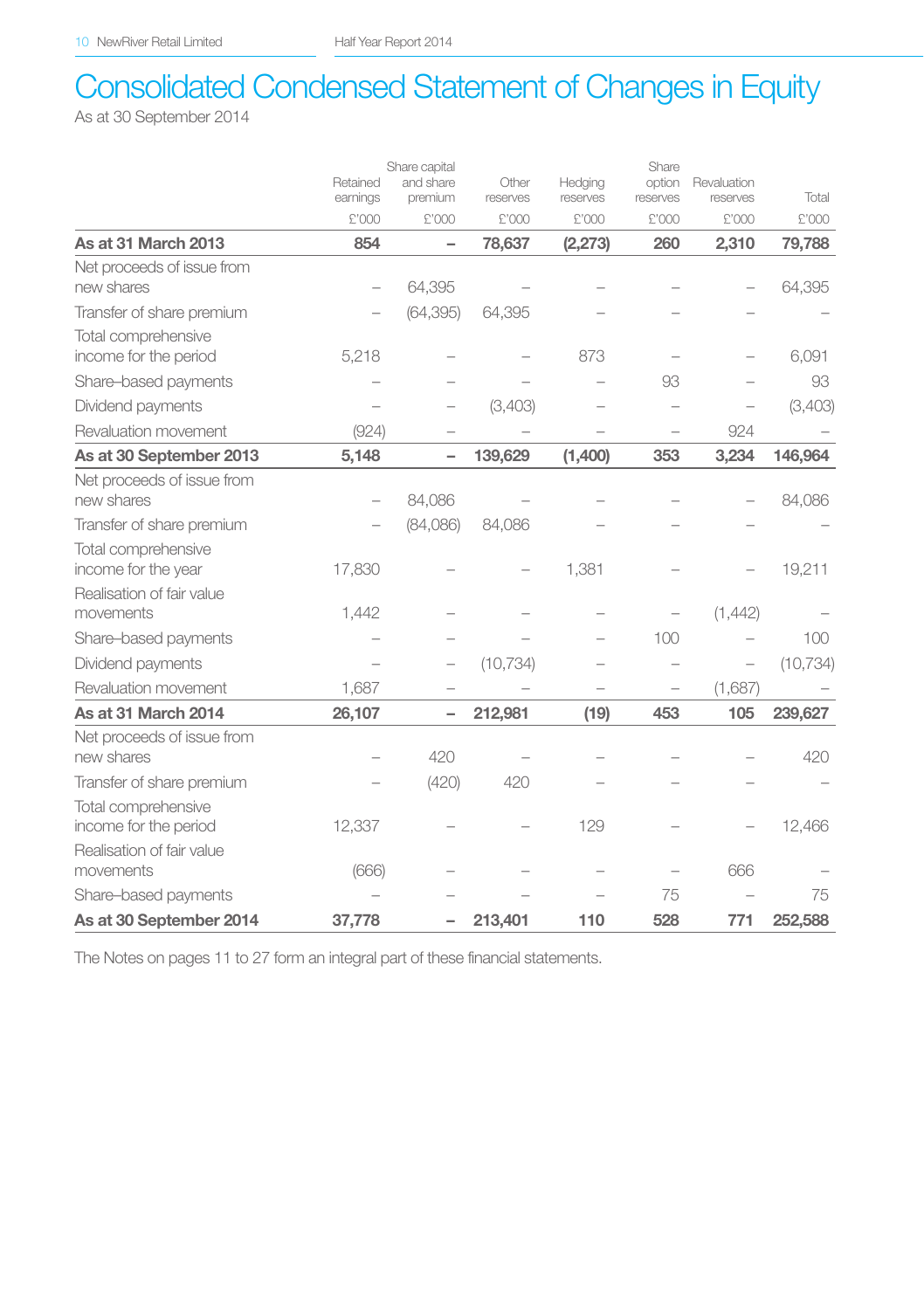# Notes to the accounts

## 1 Accounting policies

#### General information

NewRiver Retail Limited (the 'Company') and its subsidiaries (together the 'Group') is a property investment group specialising in commercial real estate in the United Kingdom. NewRiver Retail Limited was incorporated on 4 June 2009 in Guernsey. The Company was incorporated in Guernsey under the provisions of The Companies (Guernsey) Law, 2008. On 22 November 2010, the Company converted to a REIT and repatriated effective management and control to the United Kingdom. The Company's registered office is Old Bank Chambers, La Grande Rue, St Martin's, Guernsey GY4 6RT and the business address is 37 Maddox Street, London W1S 2PP. The Company is publicly traded on AIM under the symbol NRR.

These consolidated condensed financial statements have been approved for issue by the Board of Directors on 19 November 2014.

#### Going concern

The Directors of NewRiver Retail Limited have reviewed the current and projected financial position of the Group making reasonable assumptions about future trading and performance. The key areas reviewed were:

- Value of investment property
- Timing of property transactions
- Capital expenditure and tenant incentive commitments
- Forecast rental income
- Loan covenants
- Capital and debt funding

The Group has cash and short-term deposits, as well as profitable rental income streams, and as a consequence the Directors believe the Group is well placed to manage its business risks. Whilst the Group has borrowing facilities in place, it is currently well within prescribed financial covenants.

After making enquiries and examining major areas which could give rise to significant financial exposure the Board has a reasonable expectation that the Company and the Group have adequate resources to continue its operations for the foreseeable future. Accordingly, the Group continues to adopt the going-concern basis in preparation of these financial statements.

#### Fair value measurements recognised in the balance sheet

The financial instruments that are measured subsequent to initial recognition at fair value are interest rate swaps. These financial instruments would be classified as Level 2 fair value measurements, as defined by IFRS 13, being those derived from observable inputs other than quoted prices (i.e. derived from prices). There were no transfers between levels in the current or prior period.

The fair values of financial assets and financial liabilities are determined as follows:

Interest rate swap contracts are measured using the mid point of the yield curve prevailing on the reporting date. The valuations have been made on a clean basis in that they do not include accrued interest from the previous settlement date to the reporting date. The fair value represents the net present value of the difference between the contracted rate and the valuation rate when applied to the projected balances for the period from the reporting date to the contracted expiry dates.

#### Statement of compliance

The financial statements are prepared in accordance with IFRSs as adopted by the European Union. The condensed set of financial statements included in this half-yearly financial report has been prepared in accordance with International Accounting Standard 34 'Interim Financial Reporting', as adopted by the European Union.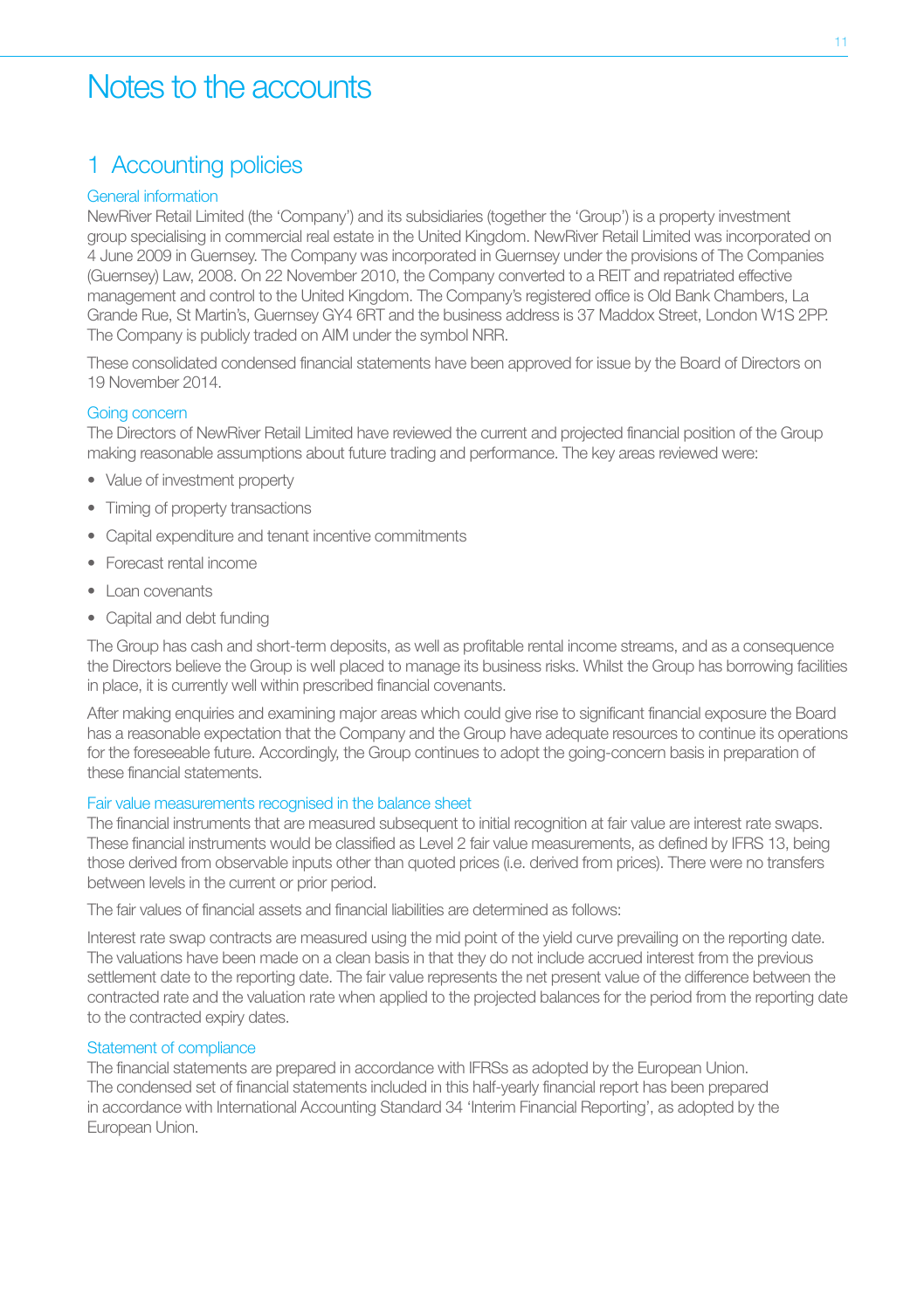## 1 Accounting policies continued

#### Basis of consolidation

The consolidated financial statements incorporate the financial statements of the Company and its subsidiaries. The consolidated financial statements account for interests in joint ventures using the equity method of accounting per IFRS 11.

The same accounting policies, presentation and methods of computation are followed in the condensed set of financial statements as applied in the Group's latest audited financial statements, a copy of which can be found on our website www.nrr.co.uk.

### 2 Segmental reporting

During the period the Group operated in one business segment, being property investment in the United Kingdom and as such no further operating segment information is provided.

#### 3 Gross property income

|                                    | 30 Sep 2014 | 31 Sep 2014 |
|------------------------------------|-------------|-------------|
|                                    | £'000       | £'000       |
| Rental and related income          | 8.307       | 7.975       |
| Asset management fees              | 874         | 559         |
| Surrender premiums and commissions | 18          | 208         |
| Gross property income              | 9.199       | 8.742       |

### 4 Property operating expenses

|                                                    | 30 Sep 2014 | 31 Sep 2014 |
|----------------------------------------------------|-------------|-------------|
|                                                    | £'000       | £'000       |
| Amortisation of tenant incentives and letting fees | 235         | 215         |
| Ground rent payments                               | 363         | 356         |
| Rates on vacant units                              | 869         | 852         |
| Other property operating expenses                  | 283         | 374         |
| <b>Property operating expenses</b>                 | 1.750       | 1.797       |

### 5 Administrative expenses

|                                                           | 30 Sep 2014 | 31 Sep 2014 |
|-----------------------------------------------------------|-------------|-------------|
|                                                           | £'000       | £'000       |
| Group staff costs                                         | 2,673       | 1,339       |
| Depreciation                                              | 33          | 28          |
| Share option expense                                      | 75          | 93          |
| Administration and other operating expenditure            | 1.000       | 731         |
| Administrative expenses                                   | 3.781       | 2,191       |
| Asset management fees                                     | (874)       | (559)       |
| Net administrative expenses                               | 2,907       | 1,632       |
| Net administrative expenses as a % of gross rental income |             |             |
| (including share of joint ventures)                       | 19%         | 17%         |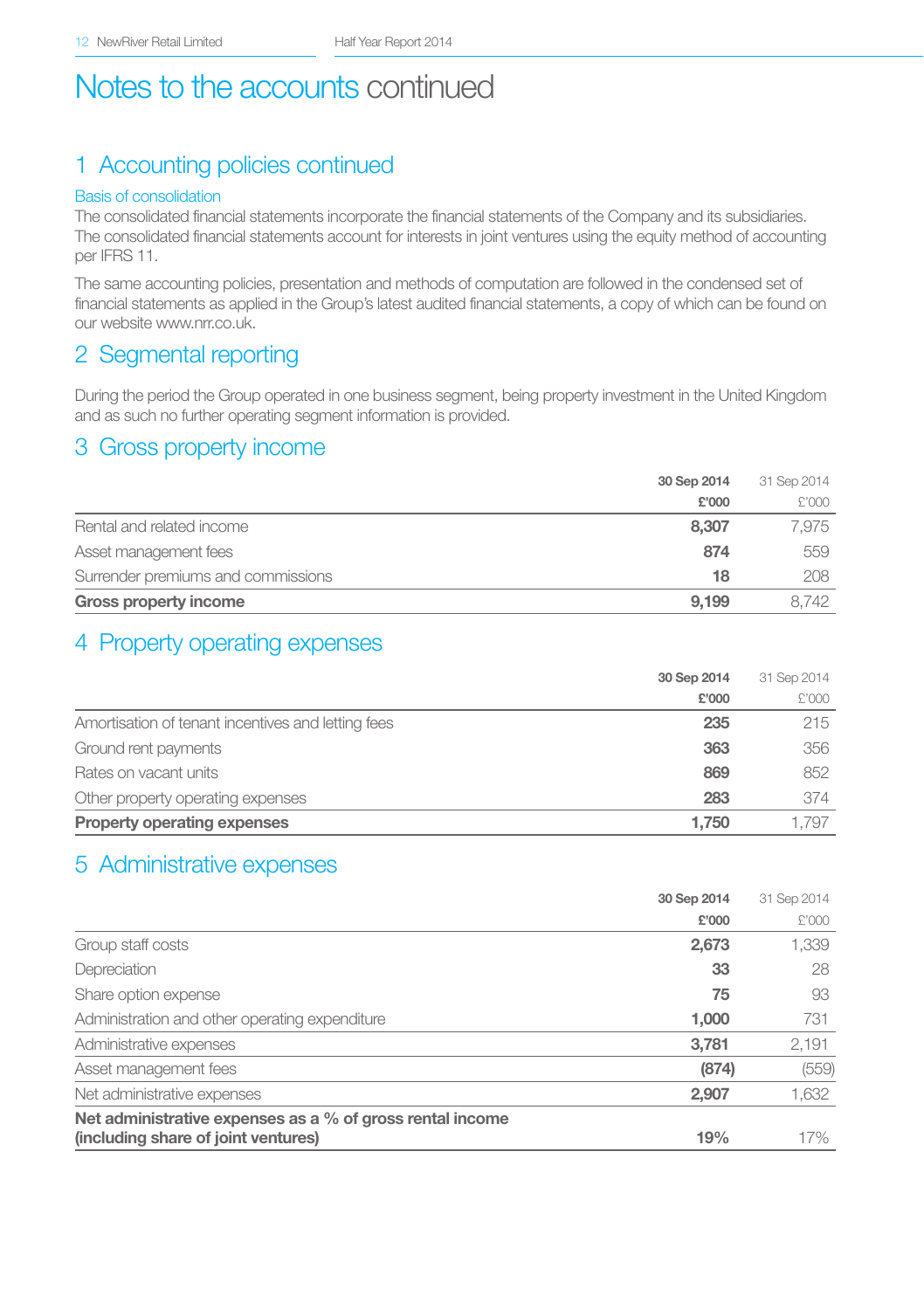## 6 Earnings per share

The European Public Real Estate Association (EPRA) issued Best Practices Policy Recommendations in September 2011 and additional guidance in January 2012, which gives recommendations for performance measures. The EPRA earnings measure excludes investment property revaluations and gains on disposals, intangible asset movements and their related taxation and the REIT conversion charge. We have also disclosed an EPRA adjusted profit measure which includes realised gains on disposals and adds back Share Option expense as it is unrealised.

The National Association of Real Estate Investment Trusts (NAREIT) Funds From Operations (FFO) measure is similar to EPRA earnings and is a performance measure used by many property analysts. The main difference to EPRA earnings with respect to the Group is that it adds back the amortisation of leasing costs and tenant incentives and is based on US GAAP.

The calculation of basic and diluted earnings per share is based on the following data:

|                                                                                                    | 30 Sep 2014 | 30 Sep 2013 |
|----------------------------------------------------------------------------------------------------|-------------|-------------|
|                                                                                                    | £'000       | £'000       |
| Earnings                                                                                           |             |             |
| Earnings for the purposes of basic and diluted EPS being profit after taxation                     | 12,337      | 5,218       |
| Adjustments to arrive at EPRA profit                                                               |             |             |
| Unrealised surplus on revaluation of investment properties                                         |             | (924)       |
| Unrealised surplus on revaluation of joint venture investment properties                           | (5,631)     | (1,267)     |
| Profit on disposal of investment properties                                                        | (1, 153)    |             |
| <b>EPRA</b> profit                                                                                 | 5,553       | 3,027       |
| Profit on disposal of investment properties                                                        | 1,153       |             |
| Share option expense                                                                               | 75          | 93          |
| <b>EPRA adjusted profit</b>                                                                        | 6,781       | 3,120       |
| Adjustments to EPRA profit to arrive at NAREIT FFO                                                 |             |             |
| EPRA profit                                                                                        | 5,553       | 3,027       |
| Amortisation of tenant incentives and letting costs                                                | 235         | 215         |
| Amortisation of rent free periods                                                                  | (216)       | (279)       |
| <b>NAREIT FFO</b>                                                                                  | 5,572       | 2,963       |
|                                                                                                    | 30 Sep 2014 | 30 Sep 2013 |
| Number of shares                                                                                   | No. 000s    | No. 000s    |
| Weighted average number of Ordinary Shares for the purposes                                        |             |             |
| of basic EPS and basic EPRA EPS                                                                    | 99,545      | 47,783      |
| Effect of dilutive potential Ordinary Shares:                                                      |             |             |
| Options                                                                                            | 707         |             |
| Warrants                                                                                           | 244         | 139         |
| MSREI joint venture conversion                                                                     | 2,803       |             |
| Weighted average number of Ordinary Shares for the purposes<br>of diluted EPS and diluted EPRA EPS | 103.299     | 47.922      |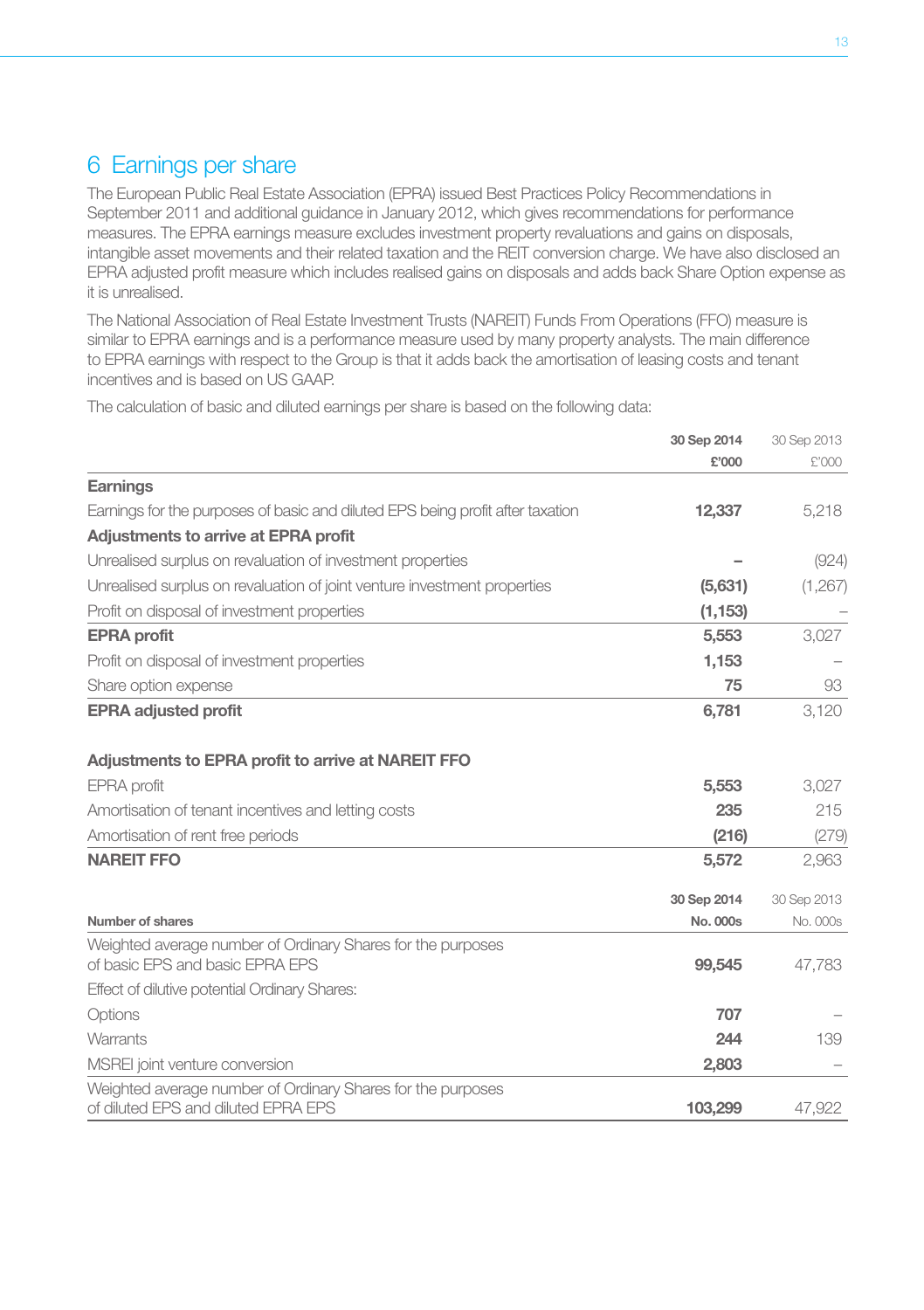## 6 Earnings per share continued

|                           | 30 Sep 2014 | 30 Sep 2013 |
|---------------------------|-------------|-------------|
| Adjusted EPRA EPS (pence) | 6.8         | 6.5         |
| EPRA EPS basic (pence)    | 5.6         | 6.3         |
| EPRA diluted EPS (pence)  | 5.5         | 6.3         |
| FFO EPS basic (pence)     | 5.6         | 6.2         |
| EPS basic (pence)         | 12.4        | 10.9        |
| Diluted EPS (pence)       | 11.6        | 9.2         |

## 7 Net asset value per share

|                                 | 30 September 2014             |                          |                    |                        |                   | March 2014         |
|---------------------------------|-------------------------------|--------------------------|--------------------|------------------------|-------------------|--------------------|
|                                 | <b>Total equity</b><br>£'000s | <b>Shares</b><br>No'000s | Pence<br>per share | Total equity<br>£'000s | Shares<br>No'000s | Pence<br>per share |
| <b>Basic</b>                    | 252,588                       | 99,669                   | 253                | 239.627                | 99.379            | 241                |
| Warrants in issue               | 988                           | 574                      | 172                | 1.488                  | 865               | 172                |
| Unexercised employee awards     | 5.594                         | 2.416                    | 232                | 3.372                  | 1.730             | 195                |
| Convertible Ioan stock (A CULS) | 17,000                        | 6,773                    | 251                |                        |                   |                    |
| Convertible Ioan stock (B CULS) | 6.500                         | 2.610                    | 249                |                        |                   |                    |
| <b>Diluted</b>                  | 282.670                       | 112.042                  | 252                | 244.487                | 101.974           | 240                |
| Fair value derivatives          | (110)                         | -                        |                    | 19                     |                   |                    |
| <b>EPRA</b>                     | 282.560                       | 112.042*                 | 252                | 244,506                | 101.974*          | 240                |

\*The number of shares in issue is adjusted under the EPRA calculation to assume conversion of the warrants, options, shares from the<br>long–term incentive plan and the Convertible Unsecured Loan Stock converted to equity whe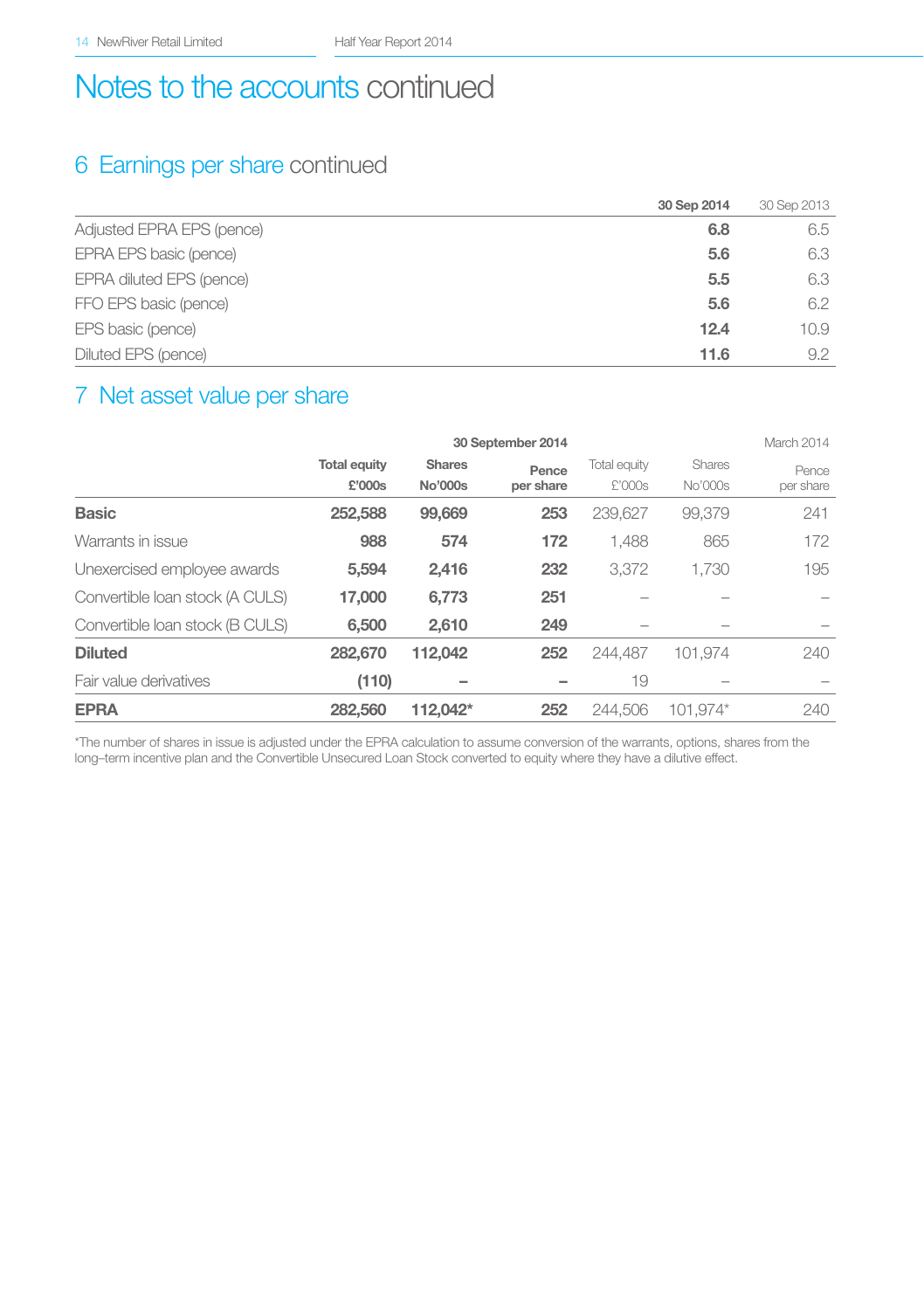## 8 Dividends

|                                               | Dividend                    | PID  | Non-PID | Pence per<br>share | Sep 2014<br>£'000        |          |
|-----------------------------------------------|-----------------------------|------|---------|--------------------|--------------------------|----------|
| <b>Current and future</b><br>period dividends |                             |      |         |                    |                          |          |
|                                               | Q <sub>2</sub> 2014 Interim |      |         |                    |                          |          |
| 30 January 2015                               | dividend proposed           | 1.0  | 3.25    | 4.25               | 4,236                    |          |
|                                               | Q1 2014 Interim             |      |         |                    |                          |          |
| 31 October 2014                               | dividend paid               | 1.0  | 3.25    | 4.25               | 4,236                    |          |
|                                               |                             | 2.0  | 6.50    | 8.50               | 8,472                    |          |
|                                               |                             |      |         |                    |                          | Mar 2014 |
| Prior period dividends                        |                             |      |         |                    |                          | £'000    |
|                                               | 2014 Special                |      |         |                    |                          |          |
| 28 March 2014                                 | interim dividend            | 10.0 | 0.0     | 10.0               |                          | 6,730    |
| 31 January 2014                               | 2014 Interim dividend       | 6.0  | 0.0     | 6.0                |                          | 4,003    |
| 25 July 2013                                  | 2013 Final dividend         | 16.0 | 0.0     | 16.0               | -                        | 10.733   |
|                                               |                             | 10.0 | 0.0     | 10.0               | $\overline{\phantom{m}}$ | 3,404    |
|                                               |                             | 26.0 | 0.0     | 26.0               |                          | 14,137   |

The interim dividend approved on 24 September 2014 was paid on 31 October 2014 to Ordinary Shareholders. The interim dividend approved on 19 November 2014 will be paid on 30 January 2015 to Ordinary Shareholders on the register on 30 December 2014. The ex-dividend date will be 29 December 2014. These have not been included as a liability or deducted from retained earnings in these accounts. It will be recognised as an appropriation of retained earnings in the year end financial statements 2015.

The dividends have been paid party as a PID (Property Income Distribution) and partly as a Non-PID. PID dividends are paid, as required by REIT legislation, after deduction of withholding tax at the basic rate of income tax (currently 20%). However, certain classes of shareholders may be able to claim exemption from deduction of withholding tax.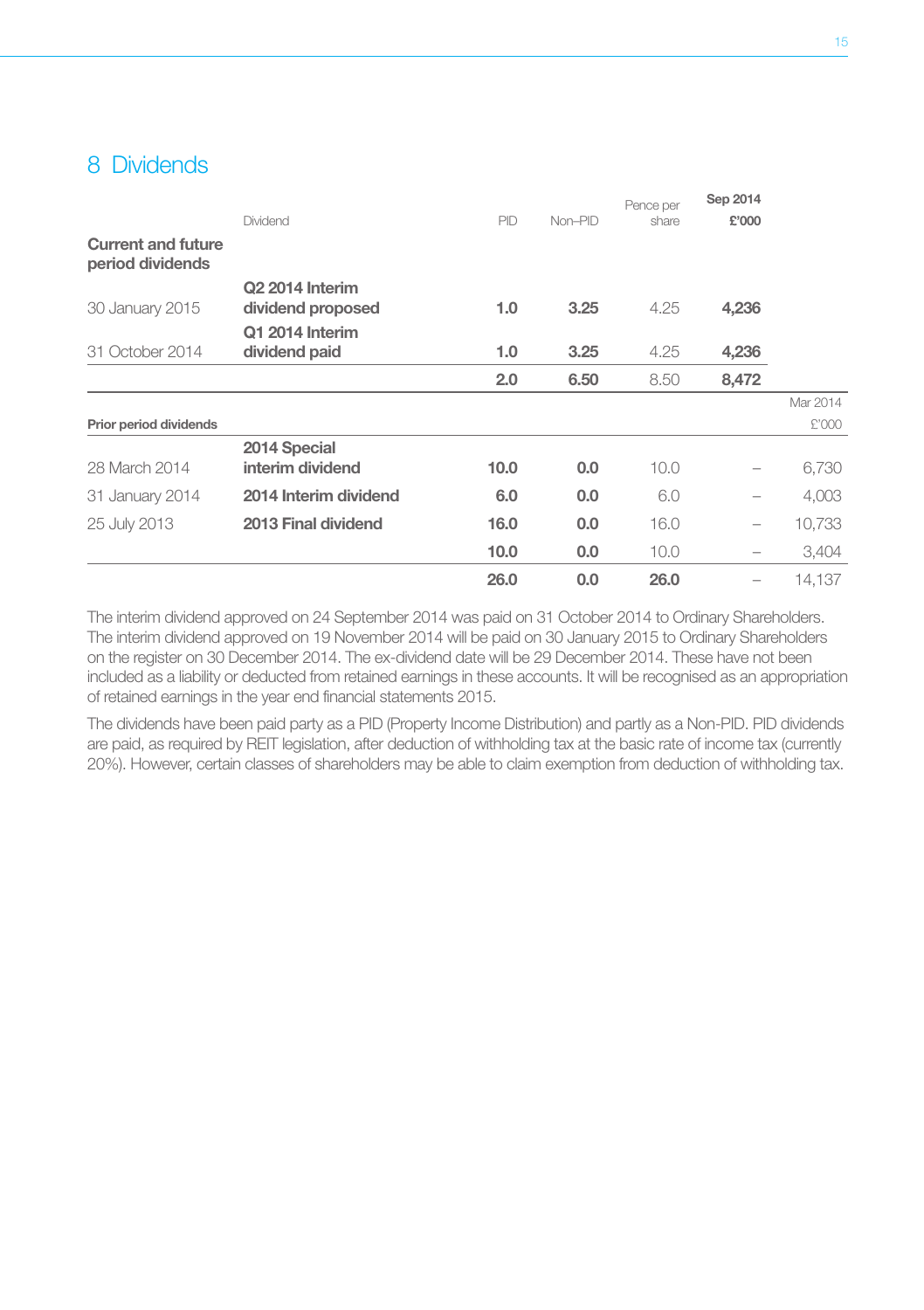## 9 Investment properties

|                                              | Six months to<br>Sep 2014 | Year ended<br>Mar 2014 |
|----------------------------------------------|---------------------------|------------------------|
|                                              | £'000                     | £'000                  |
| Fair value brought forward                   | 214,124                   | 206,278                |
| Acquisitions and improvements in the period  | 35,271                    | 14.447                 |
| Disposals in the period                      | (23, 297)                 | (5,838)                |
|                                              | 226,098                   | 214.887                |
| Valuation movement losses in profit and loss |                           | (763)                  |
| Fair value carried forward                   | 226,098                   | 214.124                |

It is the Group's policy to carry investment properties at fair value in accordance with IAS 40 'Investment Property'. The fair value of the Group's investment property at 30 September 2014 has been determined on the basis of open market valuations carried out by Colliers International who are the external independent valuers to the Group.

The properties are categorised as Level 3 in the IFRS 13 fair value hierarchy. There were no transfers of property between Levels 1, 2 and 3.

The Group's policy is to recognise transfers into and out of fair value hierarchy levels as of the date of the event or change in circumstances that caused the transfer.

#### Valuation processes

The Group's investment properties have been valued at fair value on 30 September 2014 by independent valuers, Colliers International Valuation UK LLP, on the basis of fair value in accordance with the Current Practice Statements contained in The Royal Institution of Chartered Surveyors Valuation – Professional Standards, (the 'Red Book').

#### Information about fair value measurements for the investment property using significant unobservable inputs (Level 3)

|                              |            | Property ERV per sq ft (£) |       |         | Property Rent per sq ft (£) |       |         |     | Property Equivalent Yield (%) |         |
|------------------------------|------------|----------------------------|-------|---------|-----------------------------|-------|---------|-----|-------------------------------|---------|
|                              | Fair value |                            |       |         |                             |       |         |     |                               |         |
| Segment                      | £'000s     | Min                        | Max   | Average | Min                         | Max   | Average | Min | Max                           | Average |
| Shopping centres             | 322.848    | 7.89                       | 34.29 | 12.61   | 5.21                        | 26.89 | 11.84   | 5.9 | 11.4                          | 7.7     |
| High street                  | 48.742     | 1.46                       | 24.44 | 9.14    | 0.00                        | 22.47 | 8.54    | 5.2 | 11.3                          | 7.0     |
| Supermarkets/<br>Convenience |            |                            |       |         |                             |       |         |     |                               |         |
| stores                       | 23.100     | 7.99                       | 16.46 | 10.06   | 7.47                        | 16.46 | 9.31    | 6.4 | 10.6                          | 7.7     |
|                              | 394,690    | 1.46                       | 34.29 | 12.00   | 0.00                        | 26.89 | 10.94   | 5.2 | 11.4                          | 7.6     |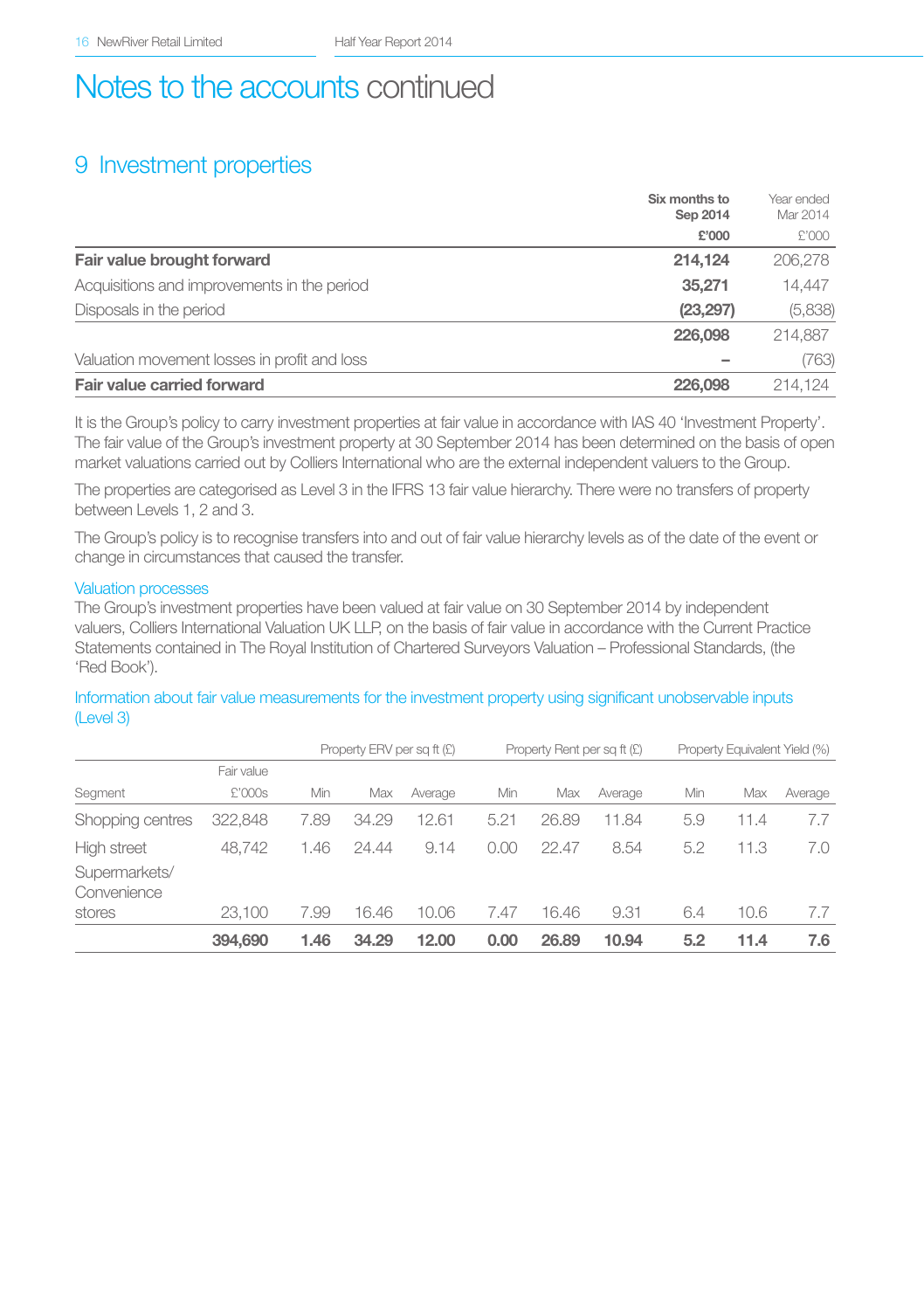## 9 Investment properties continued

|                                         |            | Property Rent per sq ft (£) |       |         |     | Net Initial Yield (%) |         |  |
|-----------------------------------------|------------|-----------------------------|-------|---------|-----|-----------------------|---------|--|
|                                         | Fair value |                             |       |         |     |                       |         |  |
| Segment                                 | (£'000)    | Min                         | Max   | Average | Min | Max                   | Average |  |
| Pub portfolio                           | 33.335     | 5.22                        | 70.95 | 19.19   | 6.0 | 33.5                  | 12.3    |  |
| Convenience store development portfolio | 23,160     | 15.00                       | 17.50 | 16.91   | 6.0 | 7.5                   | 6.0     |  |
|                                         | 56,495     |                             |       |         |     |                       |         |  |
| <b>Group Total</b>                      | 451,185    |                             |       |         |     |                       |         |  |
| By Ownership                            |            |                             |       |         |     |                       |         |  |
| Wholly owned                            | 226,098    |                             |       |         |     |                       |         |  |
| Joint ventures                          | 225,087    |                             |       |         |     |                       |         |  |
| <b>Group Total</b>                      | 451.185    |                             |       |         |     |                       |         |  |

The fair value at 30 September 2014 represents the highest and best use.

Revenues are derived from a large number of tenants with no single tenant or group under common control contributing more than 5% of the Group's revenue.

There are interrelationships between all these unobservable inputs as they are determined by market conditions. The existence of an increase in more than one unobservable input would be to magnify the impact on the valuation. The impact on the valuation will be mitigated by the interrelationship of two unobservable inputs moving in opposite directions, e.g. an increase in rent may be offset by an increase in yield, resulting in no net impact on the valuation. Expected vacancy rates may impact the yield with higher vacancy rates resulting in higher yields.

*Valuation techniques underlying the Group's estimation of fair value including joint ventures*

The investments are a number of retail assets in the UK with a total carrying amount of £451.2 million. The valuation was determined using an income capitalisation method, which involves applying a yield to rental income streams. Inputs include yield, current rent and ERV.

Development properties are valued using a residual method, which involves valuing the completed investment property using an investment method and deducting estimated costs to complete, then applying an appropriate discount rate. The relationship of unobservable inputs to fair value are the higher the rental values and the lower the yield, the higher the fair value.

These inputs include:

- Rental value total rental value pa
- Equivalent yield the discount rate of the perpetual cash flow to produce a net present value of zero assuming a purchase at the valuation

There were no changes in valuation techniques during the period.

The portfolio has been valued by external valuers biannually, on a fair value basis in accordance with the RICS Red Book. Valuation reports are based on both information provided by the Group, e.g. current rents and lease terms which is derived from the Company's financial and property management systems and is subject to the Group's overall control environment, and assumptions applied by the valuers, e.g. ERVs and yields. These assumptions are based on market observation and the valuer's professional judgement.

The fee payable to the valuers is on a fixed basis.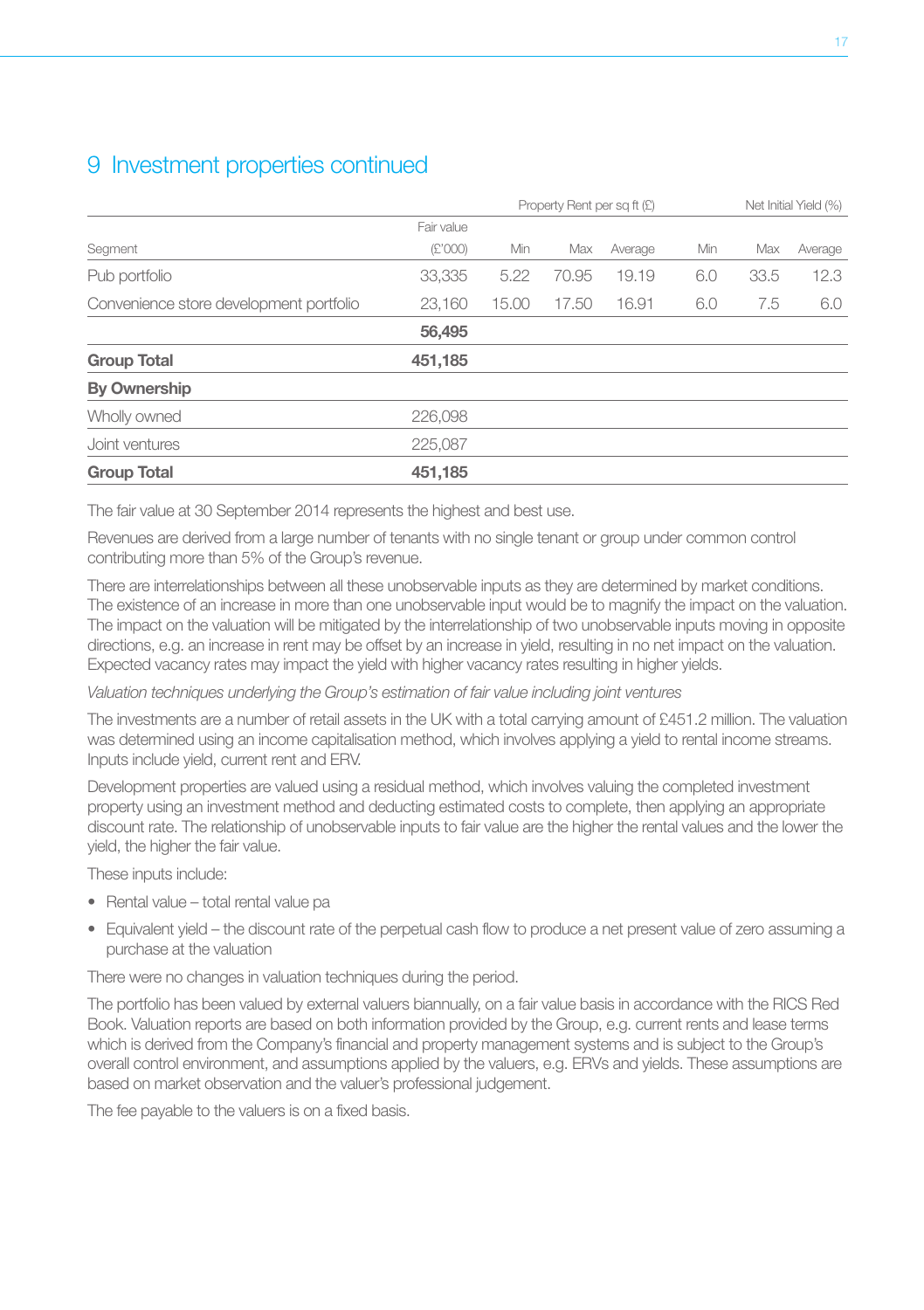## 10 Investments in joint ventures

|                                                                              | Sep 2014 | Mar 2014 |
|------------------------------------------------------------------------------|----------|----------|
|                                                                              | £'000    | £'000    |
| Opening balance                                                              | 74.851   | 14,688   |
| Additional joint venture interests acquired during the period <sup>(1)</sup> | 72,470   | 42,400   |
| Income from joint ventures                                                   | 4,793    | 4,296    |
| Net gains on investment properties                                           | 5,631    | 14,503   |
| Distributions and dividends <sup>(1)</sup>                                   | (2,380)  | (1,668)  |
| Loan repayment                                                               |          | (282)    |
| Hedging movements                                                            | (307)    | 914      |
| Net book value                                                               | 155,058  | 74,851   |

|                                                                              | Country of    | % Holding<br>Sep 2014 | % Holdina<br>Mar 2014 |
|------------------------------------------------------------------------------|---------------|-----------------------|-----------------------|
| Name                                                                         | incorporation | £'000                 | £'000                 |
| NewRiver Retail Investments LP and NewRiver Retail Investments (GP) Limited* | Guernsey      | 50                    | 50                    |
| NewRiver Retail Property Unit Trust                                          | Jersev        | 10                    | 10                    |
| NewRiver Retail Property Unit Trust No.2                                     | Jersev        | 50                    | 50                    |
| NewRiver Retail Property Unit Trust No.3                                     | Jersev        | 50                    | 50                    |
| NewRiver Retail Property Unit Trust No.4                                     | Jersev        | 50                    | 50                    |
| NewRiver Retail Property Unit Trust No.5                                     | Jersey        | 50                    |                       |
| NewRiver Retail Property Unit Trust No.6                                     | Jersev        | 50                    |                       |
| NewRiver Retail Property Unit Trust No.7                                     | Jersey        | 50                    |                       |

(1) The net cash outflow during the year was £70.0 million (March 2014: cash outflow £40.73 million).

\* NewRiver Retail Investments (GP) Limited and its Limited Partner (NewRiver Retail Investments LP) has a number of 100% owned subsidiaries which are NewRiver Retail (Finco No 1) Limited and NewRiver Retail (GP1) Limited, acting in its capacity as General Partner for NewRiver Retail (Holding No 1) LP and NewRiver Retail (Portfolio No 1) LP. These entities have been set up to facilitate the investment in retail properties in the UK by the Barley JV.

There are currently eight joint ventures which are equity accounted for as set out below:

#### NewRiver Retail Property Unit Trust, NewRiver Retail Property Unit Trusts No 2, 3, 4, 5, 6 and 7.

NewRiver Retail Property Unit Trust (the 'CAMEL II JV') is an established jointly controlled Jersey Property Unit Trust set up by NewRiver Retail Limited and PIMCO BRAVO Fund LP ('BRAVO') to invest in UK retail property. NewRiver Retail Property Unit Trusts No 2, 3, 4, 5, 6 and 7 (the 'Middlesbrough, 'Camel III', 'Trent' and 'Swallowtail' JVs) are established jointly controlled Jersey Property Unit Trusts set up by NewRiver Retail Limited and PIMCO BRAVO II Fund LP ('BRAVO II') to invest in UK retail property.

The CAMEL II JV is owned 10% by NewRiver Retail Limited and 90% BRAVO. The Middlesbrough, Camel III, Trent and Swallowtail JVs are owned 50% by NewRiver Retail Limited and 50% BRAVO II. NewRiver Retail (UK) Limited is the appointed asset manager on behalf of these JVs and receives asset management fees, development management fees and performance-related return promote payments.

No promote payment has been recognised during the period and the Group is entitled to receive promote payments only after achieving the agreed hurdles.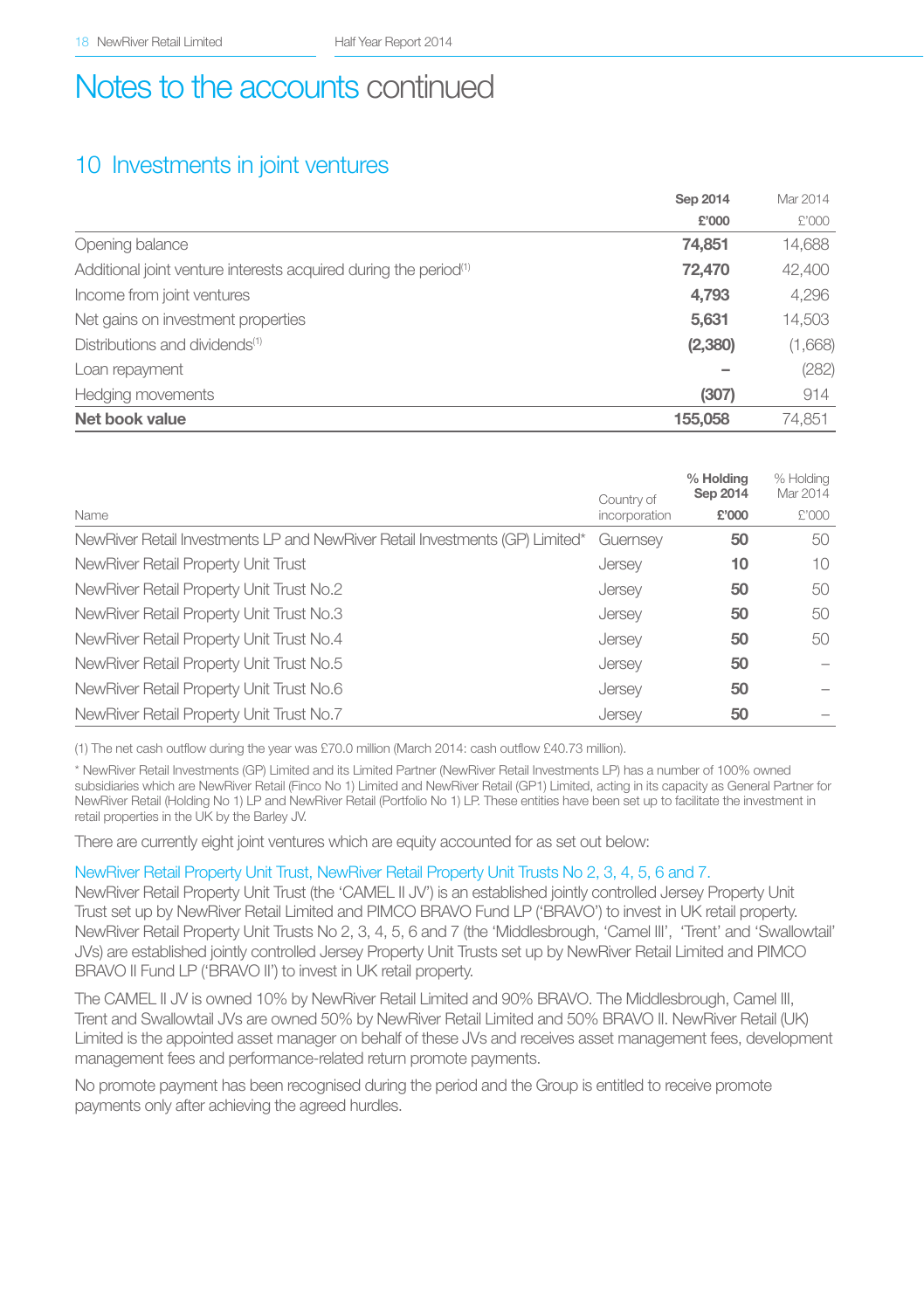## 10 Investments in joint ventures continued

The JVs have an acquisition mandate to invest in UK retail property with an appropriate leverage with future respective equity commitments being decided on a transaction-by-transaction basis. In line with the existing NewRiver investment strategy, the JVs will target UK retail property assets with the objective of delivering added value and above average returns through NewRiver's proven skills in active and entrepreneurial asset management and risk-controlled development.

All JVs have a 31 December year end and the Group has applied equity accounting for its interest in each JV. The aggregate amounts recognised in the consolidated balance sheet and income statement eliminate intercompany transactions and are as follows:

|                                             | Sep 2014<br><b>NewRiver</b><br>Retail<br><b>Property Unit</b><br>Trust, 2, 3, 4,<br>5, 6, 7<br>Total | 30 September<br>2014<br>Group's share | Mar 2014<br>NewRiver<br>Retail<br>Property Unit<br>Trust, 2, 3, 4<br>Total | 31 March<br>2014<br>Group's share |
|---------------------------------------------|------------------------------------------------------------------------------------------------------|---------------------------------------|----------------------------------------------------------------------------|-----------------------------------|
|                                             | £'000                                                                                                | £'000                                 | £'000                                                                      | £'000                             |
| <b>Balance sheet</b>                        |                                                                                                      |                                       |                                                                            |                                   |
| Non-current assets                          | 516,410                                                                                              | 212,087                               | 346,560                                                                    | 131,060                           |
| Current assets                              | 15,759                                                                                               | 6,285                                 | 12,475                                                                     | 4,429                             |
| Current liabilities                         | (13, 757)                                                                                            | (5,231)                               | (9, 152)                                                                   | (3,207)                           |
| Senior debt                                 | (163,097)                                                                                            | (64, 678)                             | (162, 882)                                                                 | (64, 599)                         |
| Non-current liabilities                     | (616)                                                                                                | (474)                                 | (73)                                                                       | (250)                             |
| Net assets                                  | 354,699                                                                                              | 147,989                               | 186,928                                                                    | 67,433                            |
| Income statement                            |                                                                                                      |                                       |                                                                            |                                   |
| Net income                                  | 16,243                                                                                               | 6,475                                 | 17,046                                                                     | 5,078                             |
| Administration expenses                     | (818)                                                                                                | (315)                                 | (936)                                                                      | (271)                             |
| Finance costs                               | (4, 190)                                                                                             | (1,682)                               | (4,071)                                                                    | (1,230)                           |
| Recurring income                            | 11,235                                                                                               | 4,478                                 | 12,039                                                                     | 3,577                             |
| Profit on disposals                         | 314                                                                                                  | 157                                   |                                                                            |                                   |
| Fair value surplus on property revaluations | 17,876                                                                                               | 6,172                                 | 45,443                                                                     | 16,963                            |
| Income from joint ventures                  | 29,425                                                                                               | 10,807                                | 57,482                                                                     | 20,540                            |

The Group's share of any contingent liabilities to the JPUTs is £nil (2014: £nil).

Bank loans are secured by way of legal charges on properties held by the joint ventures and a hedging policy is adopted which is aligned with the property strategy on each of its assets.

The average cost of debt across NewRiver Retail Property Unit Trust, NewRiver Retail Property Unit Trusts No 2, 3, 4, 5, 6 and 7 was 4.9% (Mar 2014 4.9%) .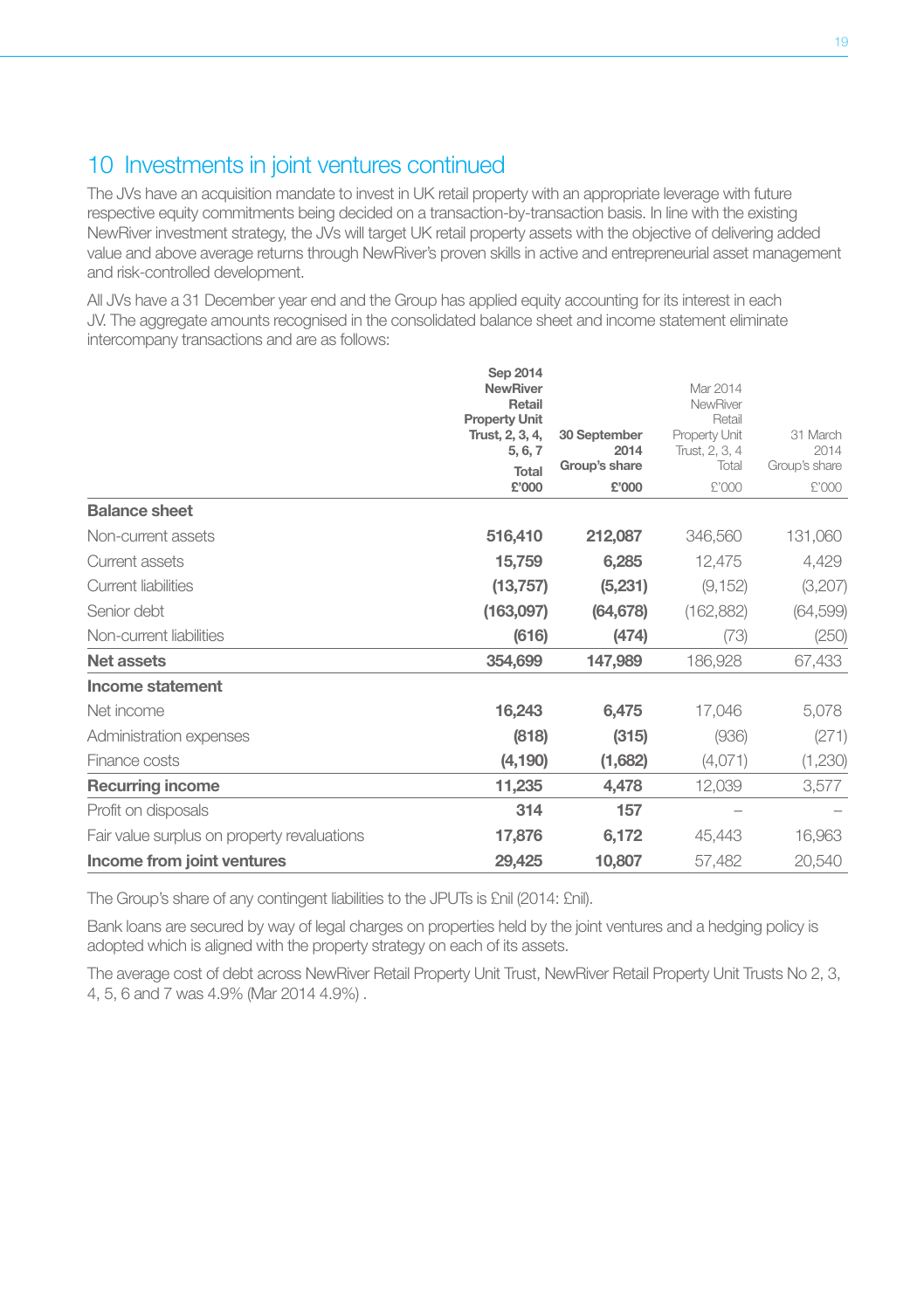## 10 Investments in joint ventures continued

|                      |               |                |          |           | September 2014 |
|----------------------|---------------|----------------|----------|-----------|----------------|
| Group share of joint |               | Facility drawn | Fees     | Amortised | Balance        |
| venture borrowing    | Maturity date | £'000          | £'000    | £'000     | £'000          |
| Santander/HSBC       | December 2017 | 4,250          | (67)     | 32        | 4,215          |
| <b>Barclays</b>      | August 2018   | 13,585         | (264)    | 132       | 13,453         |
| <b>Barclays</b>      | December 2018 | 15,998         | (312)    | 156       | 15,842         |
| Venn Capital         | December 2018 | 31,500         | (664)    | 332       | 31,168         |
|                      |               | 65,333         | (1, 307) | 652       | 64,678         |
|                      |               |                |          |           |                |
|                      |               |                |          |           | March 2014     |
| Group share of joint |               | Facility drawn | Fees     | Amortised | Balance        |
| venture borrowing    | Maturity date | £'000          | £'000    | £'000     | £'000          |
| Santander/HSBC       | December 2017 | 4,250          | (72)     | 31        | 4,210          |
| <b>Barclays</b>      | August 2018   | 13,585         | (272)    | 122       | 13,436         |
| <b>Barclays</b>      | December 2018 | 15,998         | (320)    | 145       | 15,824         |
| Venn Capital         | December 2018 | 31,500         | (680)    | 312       | 31,134         |
|                      |               | 65,333         | (1,344)  | 610       | 64.599         |

#### NewRiver Retail Investments LP

NewRiver Retail Investments LP (the 'Barley JV') is an established jointly controlled limited partnership set up by NewRiver Retail Limited and Morgan Stanley Real Estate Investing ('MSREI') to invest in UK retail property.

The Barley JV is owned equally by NewRiver Retail Limited and MSREI. NewRiver Retail (UK) Limited is the appointed asset manager on behalf of the Barley JV and receives asset management fees as well as performance-related return promote payments.

No promote payment has been recognised during the period and the Group is entitled to receive promote payments only after achieving the agreed hurdles. Under the terms of the Limited Partnership Agreement relating to NewRiver Retail Investments LP dated 28 February 2010, MSREI has been granted the right to convert its interest in the Barley JV or part thereof on a NAV for NAV basis into shares of NewRiver Retail Limited, up to 10% of the share capital of NewRiver Retail Limited up until its fifth anniversary of 17 May 2015. This conversion would currently have a dilutive effect on the Group's EPS calculation of 0.71 pence.

In line with the existing NewRiver investment strategy, the Barley JV will target UK retail property assets with the objective of delivering added value and above average returns through NewRiver's proven skills in active and entrepreneurial asset management and risk-controlled development and refurbishment.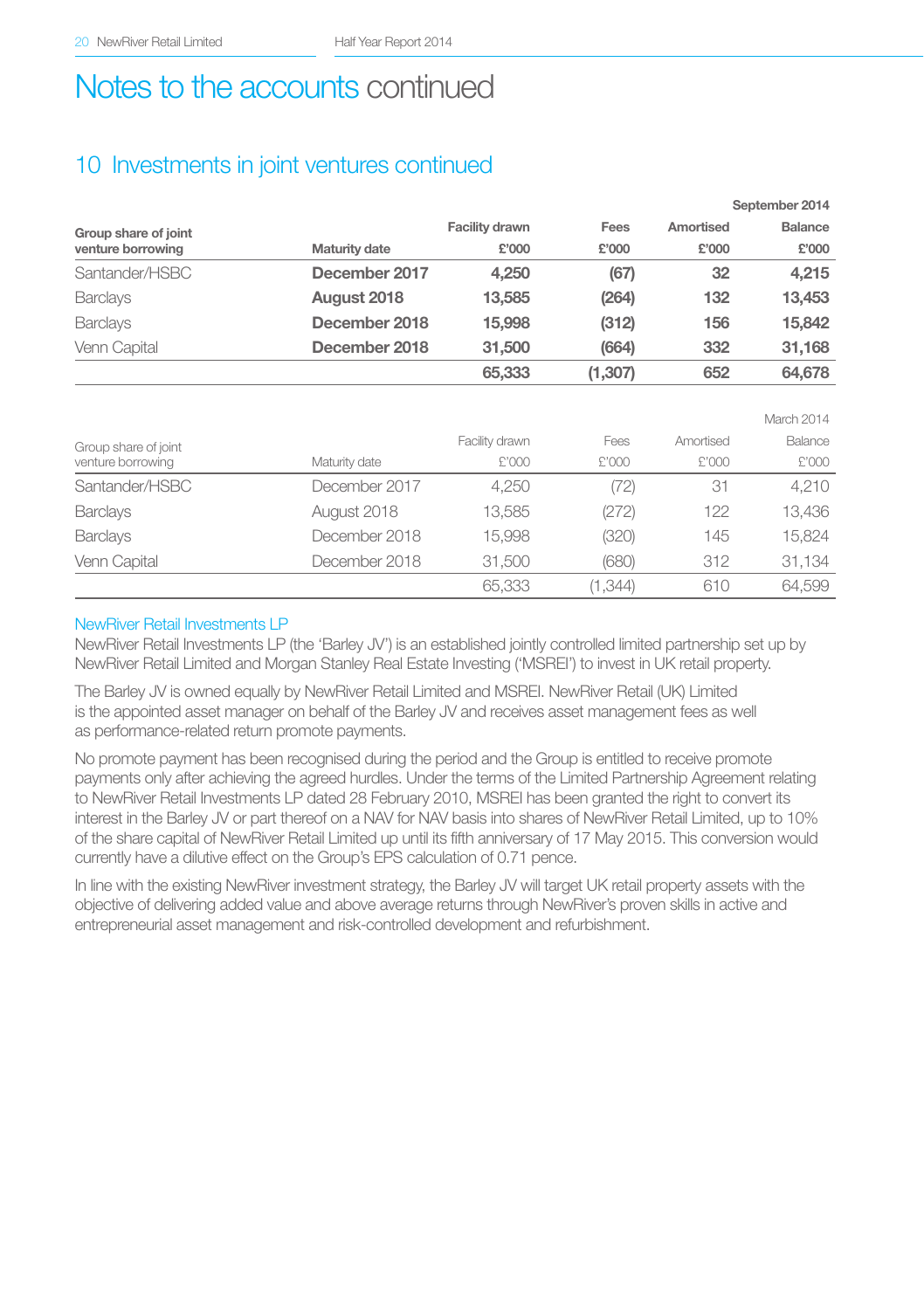The Barley JV has a 31 December year end and the Group has applied equity accounting for its interest in the Barley JV. The aggregate amounts recognised in the consolidated balance sheet and income statement eliminate intercompany transactions and are as follows:

|                                               | Sep 2014<br><b>NewRiver</b> |               | Mar 2014<br>NewRiver    |               |
|-----------------------------------------------|-----------------------------|---------------|-------------------------|---------------|
|                                               | Retail                      |               | Retail                  |               |
|                                               | Investments<br>(GP) Ltd     | Sep 2014      | Investments<br>(GP) Ltd | Mar 2014      |
|                                               | Total                       | Group's Share | Total                   | Group's share |
|                                               | £'000                       | £'000         | £'000                   | £'000         |
| <b>Balance sheet</b>                          |                             |               |                         |               |
| Non-current assets                            | 26,000                      | 13,000        | 36,325                  | 18,162        |
| Current assets                                | 2,240                       | 1,120         | 2,294                   | 1,147         |
| Current liabilities                           | (1,205)                     | (603)         | (1,221)                 | (610)         |
| Senior debt                                   | (12, 829)                   | (6, 415)      | (22, 425)               | (11, 213)     |
| Non-current liabilities                       | (69)                        | (34)          | (138)                   | (68)          |
| Net assets                                    | 14,137                      | 7,068         | 14,835                  | 7,418         |
| Income statement                              |                             |               |                         |               |
| Net income                                    | 1,187                       | 594           | 2,314                   | 1,157         |
| Administration expenses                       | (143)                       | (71)          | (269)                   | (134)         |
| Finance costs                                 | (415)                       | (208)         | (606)                   | (303)         |
| <b>Recurring income</b>                       | 629                         | 315           | 1.439                   | 720           |
| Profit / (loss) on disposals                  | (668)                       | (334)         |                         |               |
| Fair value (deficit) on property revaluations | (727)                       | (364)         | (4,921)                 | (2,460)       |
| Deficit from joint ventures                   | (766)                       | (383)         | (3,482)                 | (1,740)       |

The Group's share of any contingent liabilities to the Barley JV is £nil (2014: £nil).

Bank loans are secured by way of legal charges on properties held by the joint ventures and a hedging policy is adopted which is aligned with the property strategy on each of its assets.

The average cost of debt across NewRiver Retail Investments LP was 3.9% (Mar 2014 3.4%).

|                      |               |                 |                |       |           | September 2014 |
|----------------------|---------------|-----------------|----------------|-------|-----------|----------------|
| Group share of joint |               | Credit approved | Facility drawn | Fees  | Amortised | <b>Balance</b> |
| venture borrowing    | Maturity date | extension       | £'000          | £'000 | £'000     | £'000          |
| Santander            | February 2015 | February 2017   | 6.424          | (18)  | 19        | 6,415          |
|                      |               |                 |                |       |           |                |
|                      |               |                 |                |       |           | March 2014     |
| Group share of joint |               | Credit approved | Facility drawn | Fees  | Amortised | <b>Balance</b> |
| venture borrowing    | Maturity date | extension       | £'000          | £'000 | £'000     | £'000          |
| Santander            | February 2015 |                 | 11.233         | (40)  | 20        | 11.213         |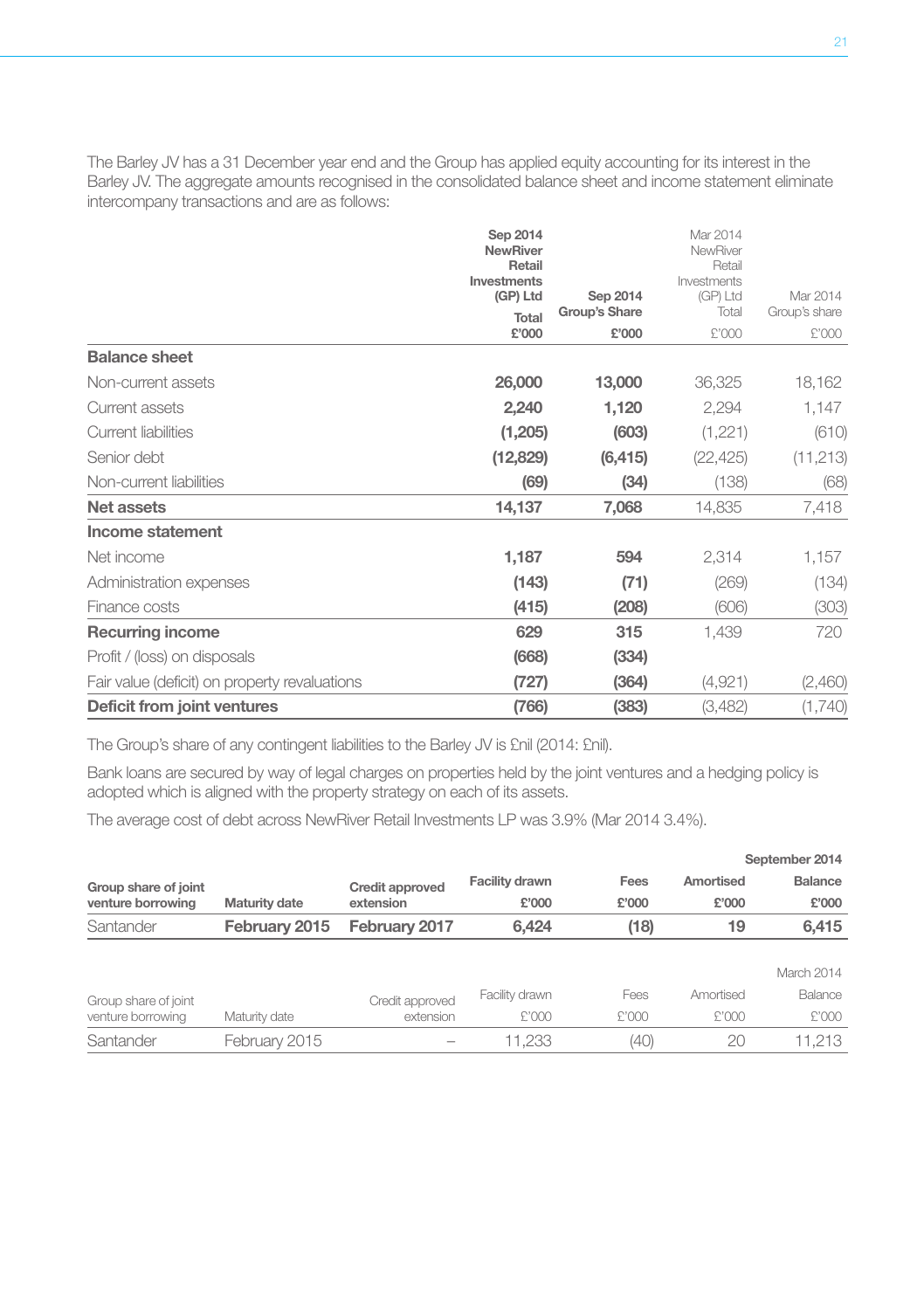## 11 Investment in subsidiary undertakings

Below is a list of the Group's principal subsidiaries:

|                                                |                        |                                              | Proportion of<br>ownership |                      |
|------------------------------------------------|------------------------|----------------------------------------------|----------------------------|----------------------|
|                                                | Country of             |                                              | interest                   |                      |
| Name                                           | incorporation Activity |                                              | 2014                       | Class of share       |
| NewRiver Retail (Boscombe No. 1) Limited       | l JK                   | Real estate investments                      |                            | 100% Ordinary Shares |
| NewRiver Retail (Carmarthen) Limited           | UK                     | Real estate investments                      |                            | 100% Ordinary Shares |
| NewRiver Retail CUL No. 1 Limited              | UK                     | Finance Company                              |                            | 100% Ordinary Shares |
| NewRiver Retail Holdings Limited               | Guernsey               | Real estate investments                      |                            | 100% Ordinary Shares |
| NewRiver Retail Holdings No. 2 Limited         | Guernsey               | Real estate investments                      |                            | 100% Ordinary Shares |
| NewRiver Retail Holdings No. 3 Limited         | Guernsey               | Real estate investments                      |                            | 100% Ordinary Shares |
| NewRiver Retail Holdings No. 4 Limited         | Guernsev               | Real estate investments                      |                            | 100% Ordinary Shares |
| NewRiver Retail Holdings No. 5 Limited         | Guernsev               | Real estate investments                      |                            | 100% Ordinary Shares |
| NewRiver Retail (Market Deeping No. 1) Limited | Guernsey               | Real estate investments                      |                            | 100% Ordinary Shares |
| NewRiver Retail (Newcastle No. 1) Limited      | Guernsey               | Real estate investments                      |                            | 100% Ordinary Shares |
| NewRiver Retail (Paisley) Limited              | UK                     | Real estate investments                      |                            | 100% Ordinary Shares |
| NewRiver Retail (Portfolio No. 1) Limited      | Guernsey               | Real estate investments                      |                            | 100% Ordinary Shares |
| NewRiver Retail (Portfolio No. 2) Limited      | Guernsey               | Real estate investments                      |                            | 100% Ordinary Shares |
| NewRiver Retail (Portfolio No. 3) Limited      | UK                     | Real estate investments                      |                            | 100% Ordinary Shares |
| NewRiver Retail (Portfolio No. 4) Limited      | UK                     | Real estate investments                      |                            | 100% Ordinary Shares |
| NewRiver Retail (Portfolio No. 5) Limited      | UK                     | Real estate investments                      |                            | 100% Ordinary Shares |
| NewRiver Retail (Skegness) Limited             | UK                     | Real estate investments                      |                            | 100% Ordinary Shares |
| NewRiver Retail (UK) Limited                   | UK                     | Company operation<br>and asset<br>management |                            | 100% Ordinary Shares |
| NewRiver Retail (Warminster) Limited           | UK                     | Real estate investments                      |                            | 100% Ordinary Shares |
| NewRiver Retail (Wisbech) Limited              | UK                     | Real estate investments                      |                            | 100% Ordinary Shares |
| NewRiver Retail (Witham) Limited               | UK                     | Real estate investments                      |                            | 100% Ordinary Shares |
| NewRiver Retail (Wrexham No. 1) Limited        | Guernsey               | Real estate investments                      |                            | 100% Ordinary Shares |
| NewRiver Leisure Limited                       | UK                     | Real estate investments                      |                            | 100% Ordinary Shares |

The Group's investment properties are held by its subsidiary undertakings.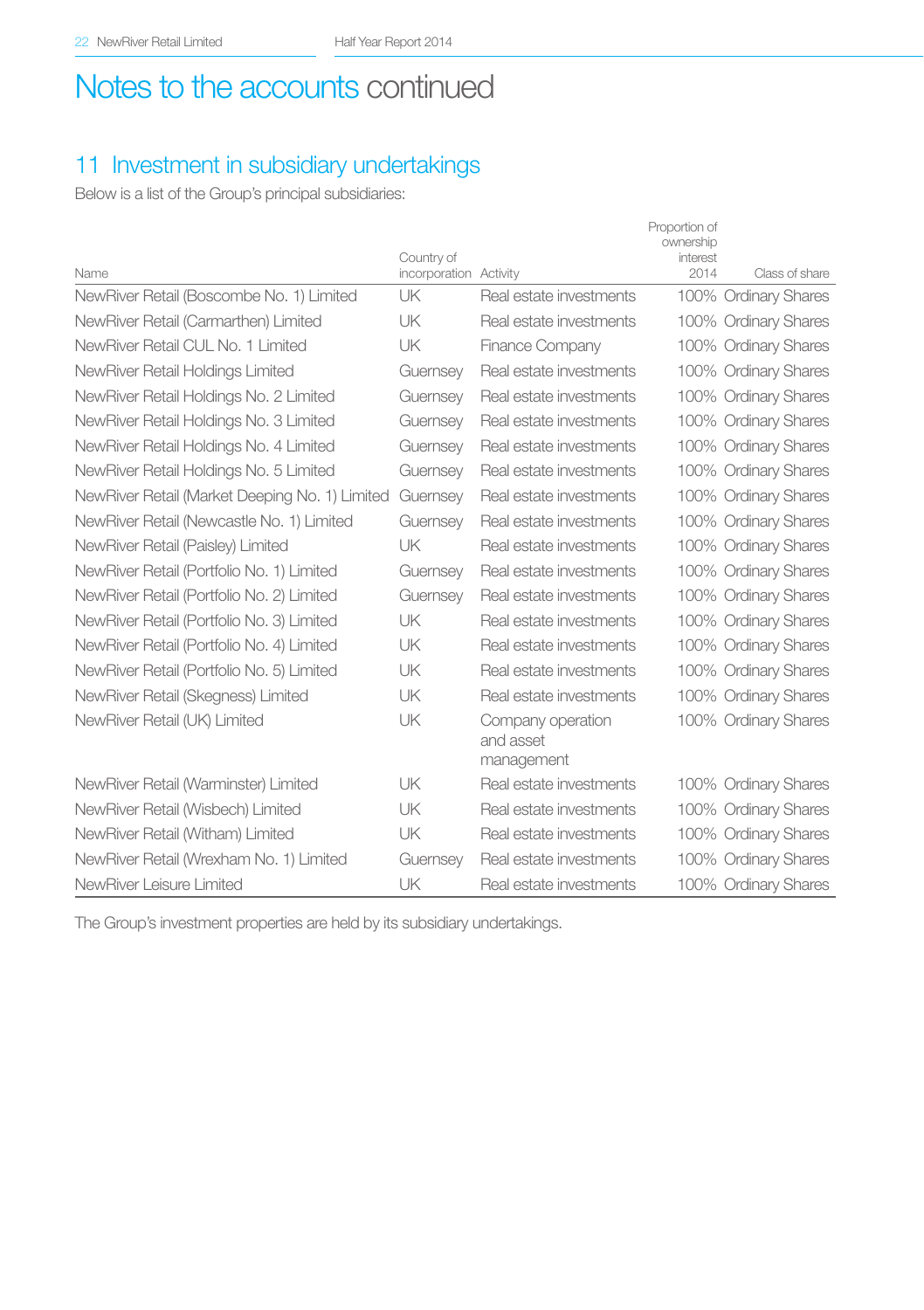## 12 Borrowings

|                                  | Sep 2014 | Mar 2014 |
|----------------------------------|----------|----------|
|                                  | £'000    | £'000    |
| Secured bank loans               | 113,067  | 108,256  |
| Convertible Unsecured Loan Stock | 23,362   | 23,306   |
|                                  | 136,429  | 131,562  |
| Maturity of borrowings:          |          |          |
| Less than one year               |          |          |
| Between one and two years        | 63,786   | 23,306   |
| Between two and five years       | 41,067   | 40,373   |
| Over five years                  | 31,576   | 67,883   |
|                                  | 136,429  | 131,562  |

#### Secured bank loans

Bank loans are secured by way of legal charges on properties held by the Group and a hedging policy is adopted which is aligned with the property strategy on each of its assets.

Weighted average debt maturity including extension options and Group share of joint venture debt 4.0 years (March 2014: 4.5 years).

Effective interest rate during the period to 30 September 2014 was 4.2% (March 2014: 3.9%).

#### Proportionately consolidated hedging statistics

|          | Sep 2014 | Mar 2014 |
|----------|----------|----------|
|          | £'000    | £'000    |
| Fixed    | 41       | 43       |
| Capped   | 39       | 31       |
| Hedged   | 80       | 74       |
| Floating | 20       | 26       |
|          | 100      | 100      |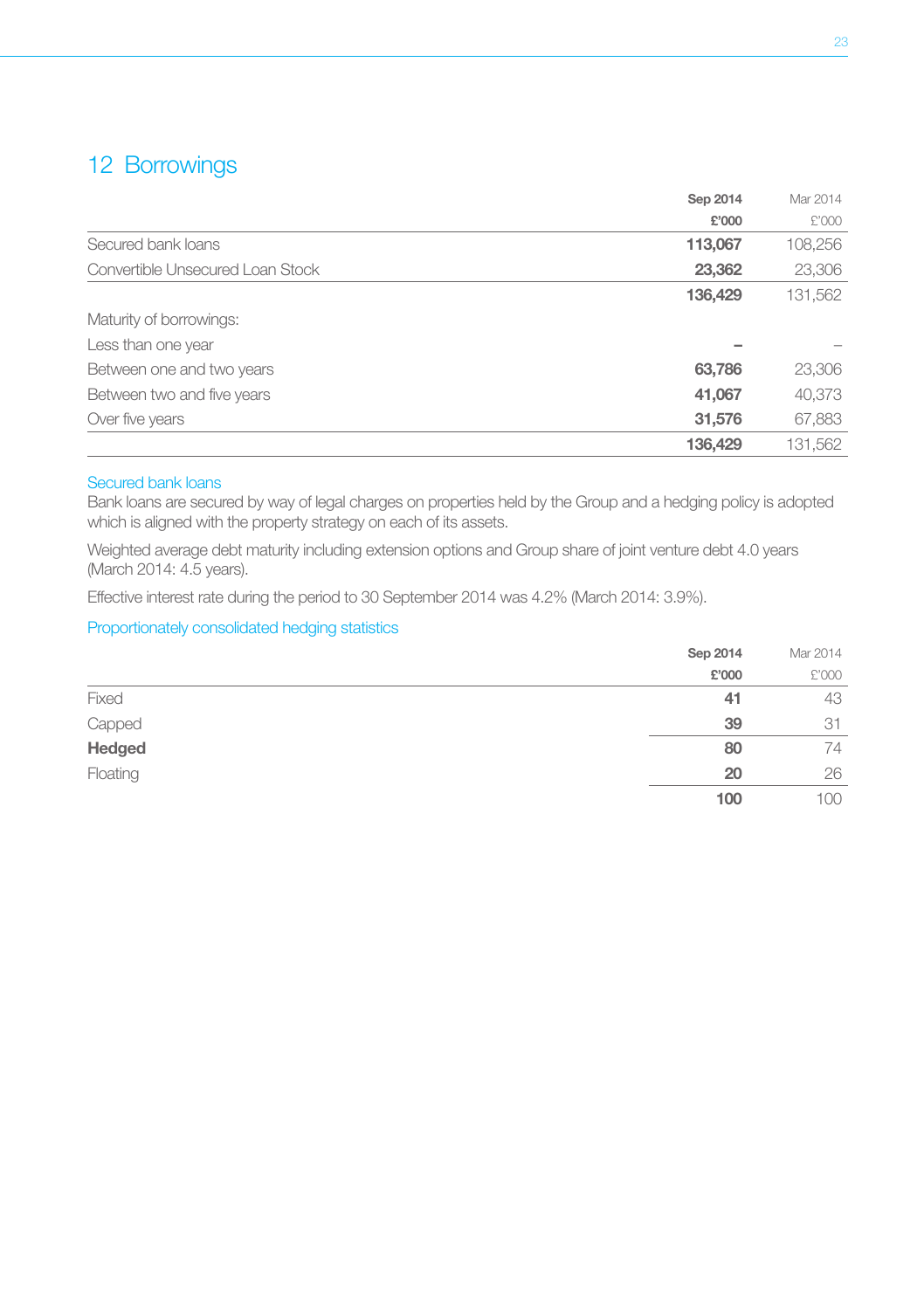## 12 Borrowings continued

#### Facility and arrangement fees

|                                  |                      |                   |          |           | September 2014 |
|----------------------------------|----------------------|-------------------|----------|-----------|----------------|
|                                  |                      | Facility<br>drawn | Fees     | Amortised | Balance        |
|                                  | <b>Maturity date</b> | £'000             | £'000    | £'000     | £'000          |
| Clydesdale                       | August 2016          | 40,645            | (539)    | 318       | 40,424         |
| <b>HSBC</b>                      | <b>May 2019</b>      | 24,736            | (476)    | 36        | 24,296         |
| Lloyds                           | September 2019       | 16.940            | (169)    | -         | 16,771         |
| Santander                        | February 2021        | 31,891            | (368)    | 53        | 31,576         |
|                                  |                      | 114.212           | (1, 552) | 407       | 113,067        |
| Convertible Unsecured Loan Stock | December 2015        | 23,500            | (574)    | 436       | 23,362         |
|                                  |                      | 131,712           | (2, 126) | 843       | 136,429        |
|                                  |                      |                   |          |           |                |

|                       |               |                 |                |         |           | March 2014 |
|-----------------------|---------------|-----------------|----------------|---------|-----------|------------|
|                       |               | Credit approved | Facility drawn | Fees    | Amortised | Balance    |
| Current year          | Maturity date | extension       | £'000          | £'000   | £'000     | £'000      |
| <b>HSBC</b>           | November 2015 | May 2019        | 36,475         | (346)   | 231       | 36,360     |
| Clydesdale            | August 2016   |                 | 40,645         | (539)   | 267       | 40,373     |
| Santander             | February 2021 |                 | 31,891         | (368)   |           | 31,523     |
|                       |               |                 | 109.011        | (1,253) | 498       | 108.256    |
| Convertible Unsecured |               |                 |                |         |           |            |
| Loan Stock            | December 2015 |                 | 23,500         | (574)   | 380       | 23,306     |
|                       |               |                 | 132.511        | (1,827) | 878       | 131.562    |

#### Total Group secured facilities

Total Group secured facilities (including share of joint ventures and excluding CULS) are made up of the following balances:

|                                     |           | Sep 2014 | Mar 2014 |
|-------------------------------------|-----------|----------|----------|
|                                     | Note      | £'000    | £'000    |
| Balance sheet debt facilities       |           | 113,067  | 108,256  |
| BRAVO joint venture debt facilities | $10^{-1}$ | 64,678   | 64.599   |
| MSREF joint venture debt facilities | 10        | 6.415    | 11.213   |
|                                     |           | 184.160  | 184.068  |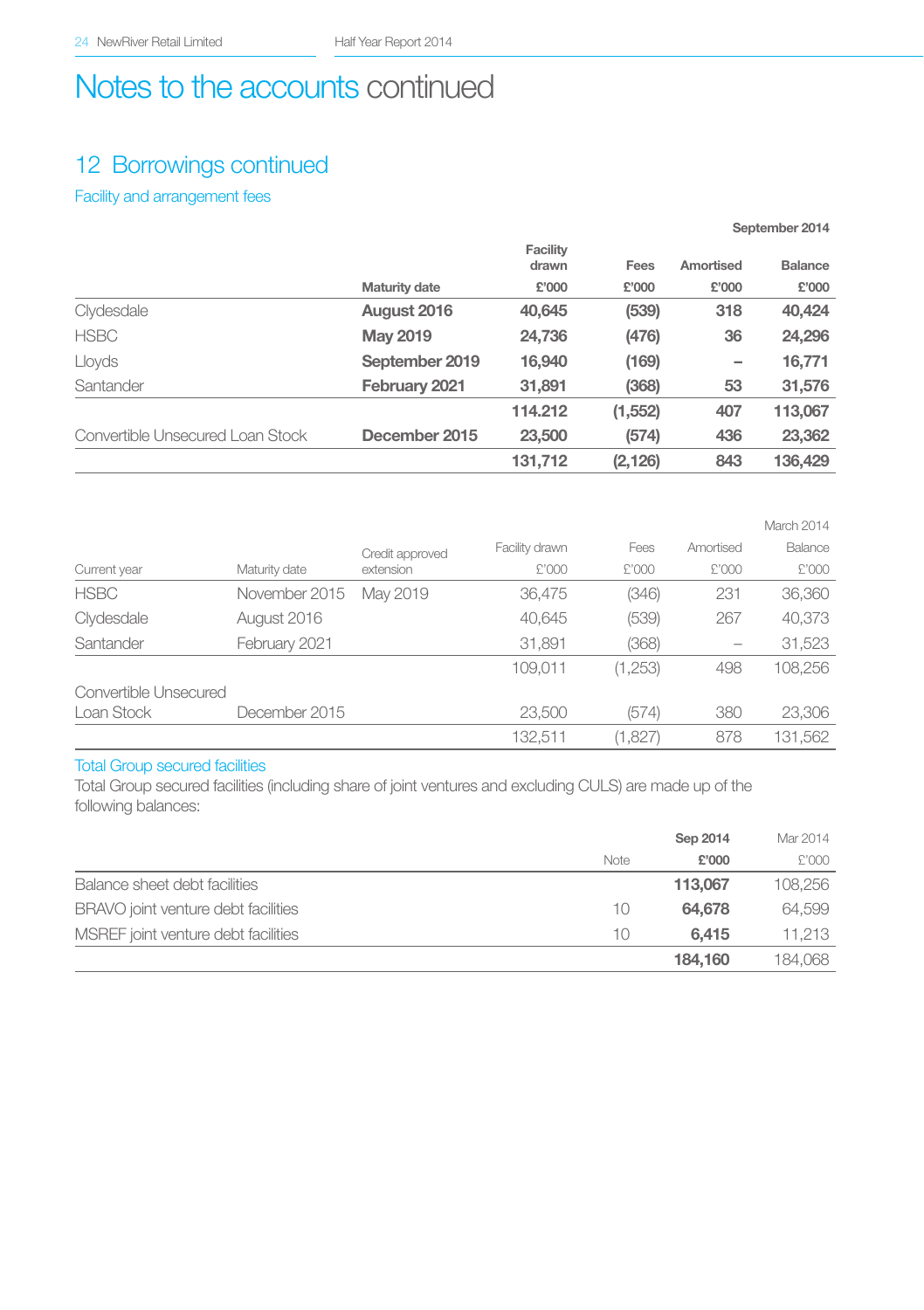## 12 Borrowings continued

#### Fair value on interest rate swaps

The Group recognised a mark to market fair value gain of £0.1 million (2013 £0.8 million) on its interest rate swaps as at 30 September 2014. The fair value of interest rate swap liabilities in the balance sheet as at 30 September 2014 was £0.7 million (March 2014: £0.9 million). All borrowings are due after more than one year and the derivative financial instruments are held as non-current liabilities.

#### Convertible Unsecured Loan Stock ('CULS')

On 22 November 2010 the Group issued £25 million of CULS, £17 million of A CULS and £8 million of B CULS. On issue, the stockholder was able to convert all or any of the stock into Ordinary Shares at the rate of one Ordinary Share for every £2.80. The conversion rate has subsequently been adjusted on the A CULS to £2.51(2013: £2.72) and on the B CULS to £2.49 (2013: £2.70) as at 31 March 2014 and 30 September 2014 as a result of equity raised and dividends paid in accordance with the terms of the agreement. Under the terms of the convertible, interest will accrue at 5.85% on the outstanding loan stock until 31 December 2015 when it will be either converted or repaid. The interest payable on the CULS is due biannually on the 30 June and 31 December.

On 18 February 2014 £1.5 million B CULS were converted at a conversion price of £2.59 representing 579,151 Ordinary Shares.

Management was required to make estimates with the assistance of external experts to conclude on the valuation of the CULS at the date of issue. The issuance of the compound instrument was between two knowledgeable parties at arm's length and at a market rate of 5.85% pa for five years. Management have concluded that the value of the convertible option was negligible and the value resided in the debt portion of the instrument at the date of issue.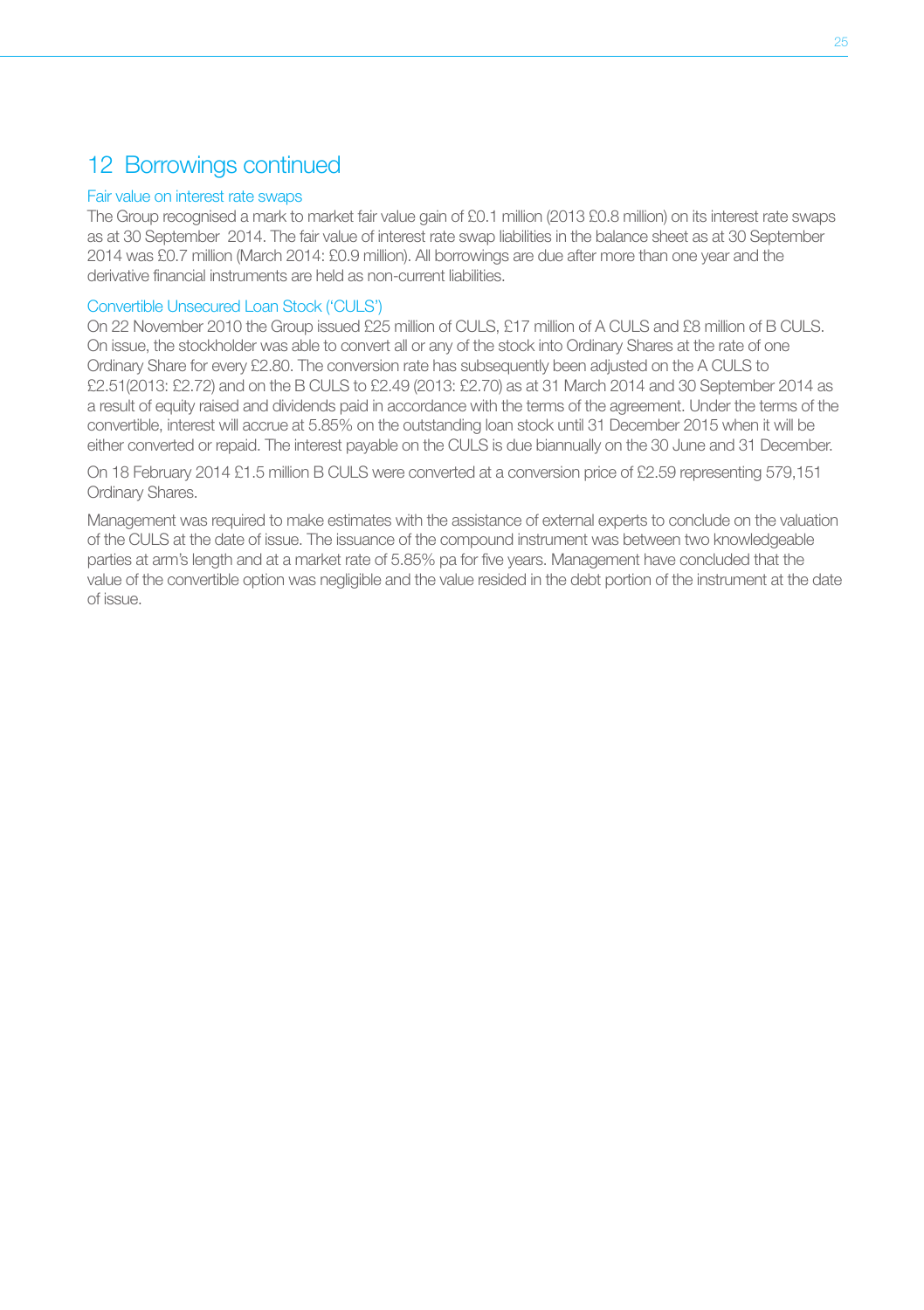## 13 Share capital and reserves

The authorised share capital is unlimited and there are 99,669,222 shares in issue (Mar 2014: 99,378,507). The table below outlines the movement of shares in the period:

|                                   |                    | Number of<br><b>Ordinary Shares</b><br>issued |                    | Total number<br>of shares |
|-----------------------------------|--------------------|-----------------------------------------------|--------------------|---------------------------|
|                                   |                    | $000$ 's                                      | Price<br>per pence | 000's                     |
| <b>Brought forward at 1 April</b> |                    |                                               |                    | 99,379                    |
| April 2014                        | Warrant conversion | 26                                            | 172                | 99,405                    |
| May 2014                          | Warrant conversion | 26                                            | 172                | 99,431                    |
| June 2014                         | Warrant conversion | 132                                           | 172                | 99,563                    |
| <b>July 2014</b>                  | Warrant conversion | 85                                            | 172                | 99,648                    |
| August 2014                       | Warrant conversion | 17                                            | 172                | 99,665                    |
| September 2014                    | Warrant conversion | 4                                             | 172                | 99,669                    |
| Carried forward at 30 September   |                    |                                               |                    | 99,669                    |

During the period, the Group approved a transfer from the share premium account of £0.4 million (Mar 2014: £148.5 million) to other reserves which may be distributed in the future.

Shareholders who subscribed for Placing Shares in the IPO received warrants, in aggregate, to subscribe for 3% of the Fully Diluted Share Capital exercisable at the subscription price per Ordinary Share of £2.50 and all such warrants shall be fully vested and exercisable upon issuance. The subscription price has subsequently been adjusted to £1.70 following subsequent dividend payments and share issues as at the date of this report.

### 14 Post balance sheet events

On 1 October 2014 the Company received a notice to exercise warrants over 2,207 Ordinary Shares of no par value at an exercise price of 172 pence per Ordinary Share.

On 1 October 2014 the Company received a notice to exercise share options of 89,205 from the Company's EBT.

On 15 October 2014 the purchase of Cookstown, Orriter Road completed for a consideration of £3.04 million.

On 23 October 2014 the Company exchanged to purchase the property of Eastham Point, Wirral for a consideration of £2.40 million.

On 31 October 2014 NewRiver Retail Limited entered into a revolving credit facility for £5 million with Barclays.

On 4 November 2014 the purchase of The Montague Centre at Worthing completed for a consideration of £5.82 million.

On 10 November 2014 the Company as part of its joint venture with BRAVO II (a fund advised or managed by Pacific Investment Management Company LLC) finalised the £94 million facility with HSBC on the Swallowtail assets.

On 18 November 2014 the Company has received a notice to exercise warrants over 6,239 ordinary shares of no par value at an exercise price of 170 pence per Ordinary Share.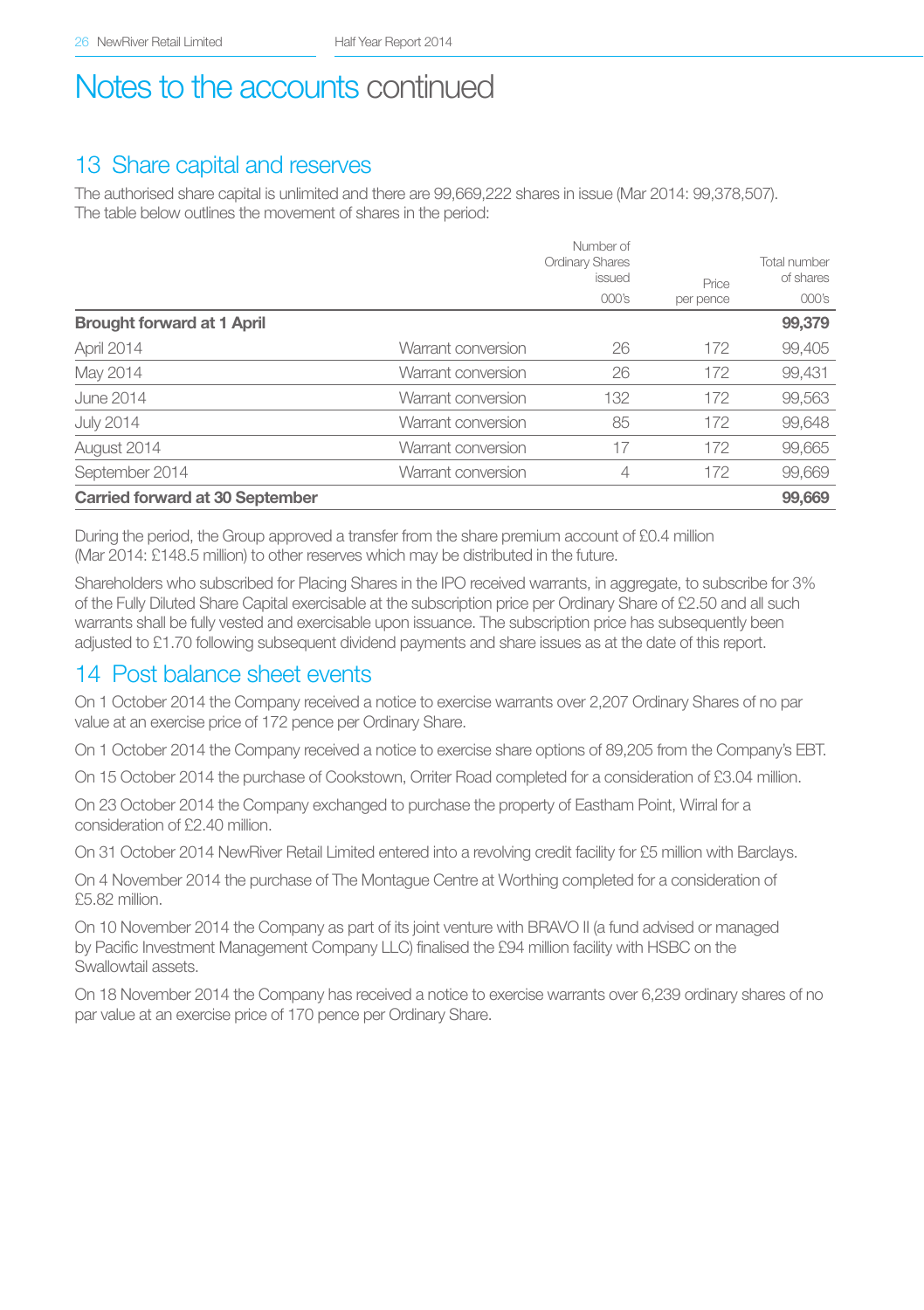## 15 Related party transactions

#### **Group**

Transactions between the Company and its subsidiaries, which are related parties, have been eliminated on consolidation and are not disclosed in this Note.

Total emoluments of Executive Directors during the period (excluding share-based payments) were £1.6 million (2013: £1.3 million).

Share-based payments of £0.1 million (2013: £0.1 million) accrued during the period.

During the year, 76,018 shares (2013:46,146) were acquired on the open market by Directors. See Directors' Interests below:

|                       | 30 Sep 2014<br>Number of<br>Ordinary<br><b>Shares</b> | 30 Sep 2013<br>Number of<br>Ordinary<br><b>Shares</b> |
|-----------------------|-------------------------------------------------------|-------------------------------------------------------|
| Paul Roy              | 360,000                                               | 360,000                                               |
| David Lockhart        | 1,660,000                                             | 1,622,000                                             |
| Mark Davies           | 18,000                                                | 14,000                                                |
| Allan Lockhart        | 211,684                                               | 173,684                                               |
| <b>Charles Miller</b> |                                                       | 9,756                                                 |
| Nick Sewell           | 111,500                                               | 109,500                                               |
| Chris Taylor          | 10,000                                                | 10,000                                                |
| Kay Chaldecott        | 3,774                                                 |                                                       |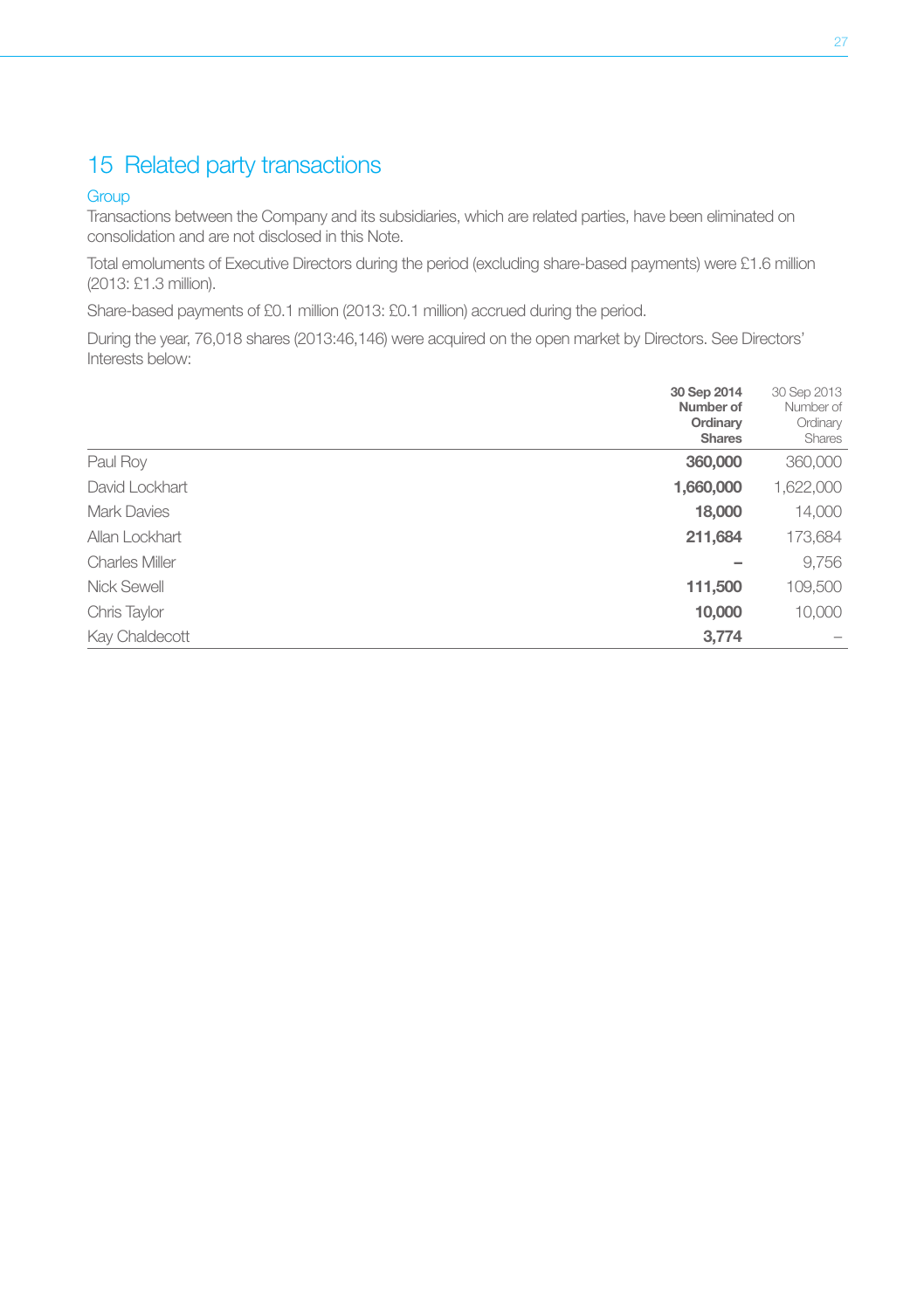# Company information

#### **Directors**

Paul Roy (Non-Executive Chairman)

David Lockhart (Chief Executive)

Mark Davies (Finance Director)

Allan Lockhart (Property Director)

Nick Sewell (Director)

Andrew Walker (Non-Executive Director)

Chris Taylor (Non-Executive Director)

Kay Chaldecott (Non-Executive Director)

Company Secretary Caroline Tolhurst

Business address 37 Maddox Street London W1S 2PP

Registered office Old Bank Chambers La Grande Rue

St Martin's **Guernsey** GY4 6RT

#### Nominated advisor (NOMAD) and broker

Liberum Capital Ropemaker Place, Level 12 25 Ropemaker Street London EC<sub>2Y</sub> 9LY

#### Financial advisor

Kinmont 5 Clifford Street London W1S 2LG

#### Auditor

Deloitte LLP Regency Court Glategny Esplanade St. Peter Port Guernsey

#### Legal advisors

GY1 3HW

Eversheds LLP One Wood Street London EC2V 7WS

DWF 5 St Paul's Square Old Hall Street Liverpool L3 9AE

Mourant Ozannes PO Box 186 1 Le Marchant Street St. Peter Port **Guernsey** GY1 4HP

#### Independent external valuer

Colliers International 50 George Street London W1U 7GA

#### Tax advisor

BDO LLP 55 Baker Street London EC2V 7WS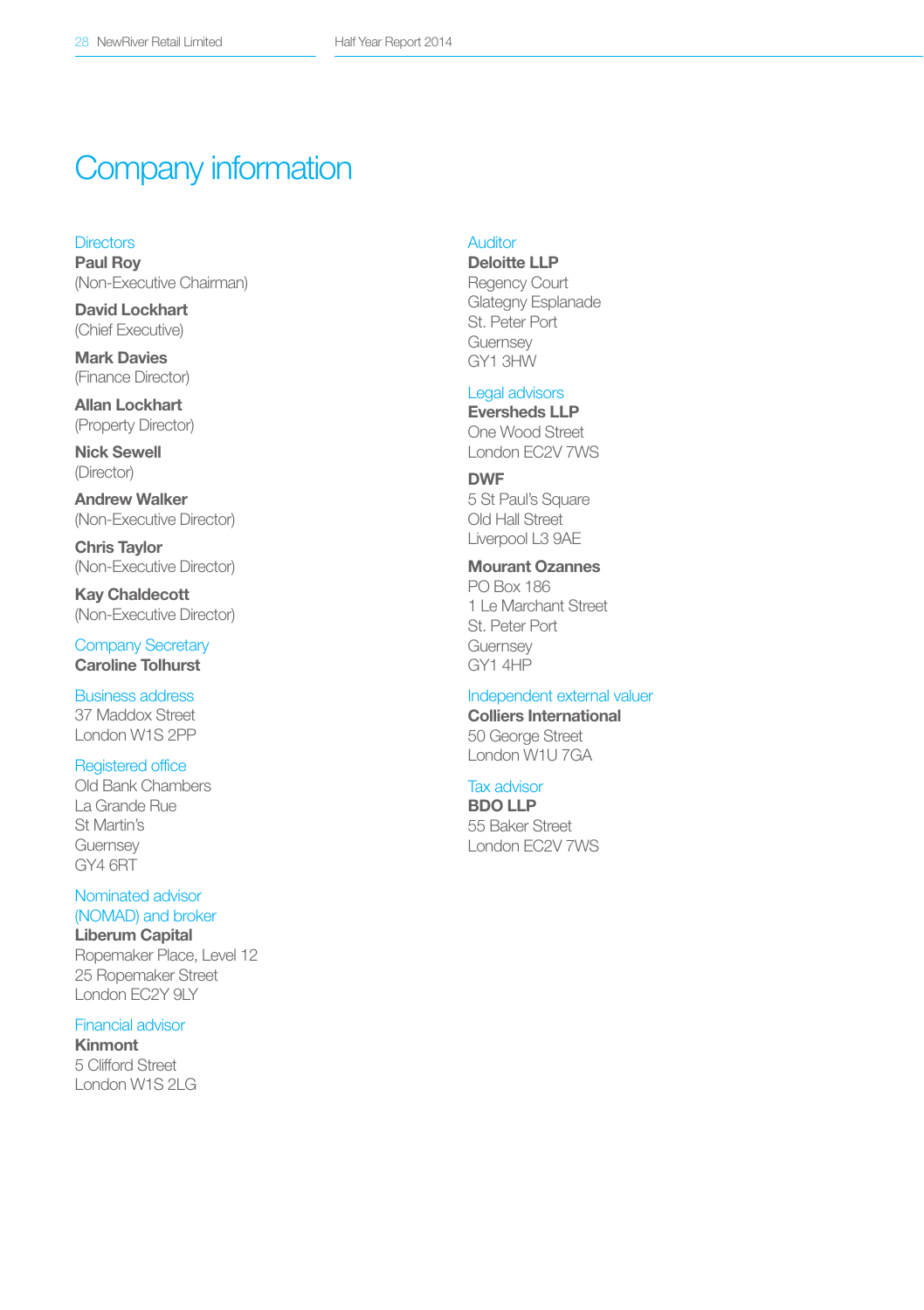## Independent Review Report to the members of NewRiver Retail Limited

We have been engaged by the Company to review the condensed set of financial statements in the half-yearly financial report for the six months ended 30 September 2014 which comprises the Consolidated Condensed Income Statement, the Consolidated Condensed Statement of Comprehensive Income, the Consolidated Condensed Balance Sheet, the Consolidated Condensed Cash Flow Statement, the Consolidated Condensed Statement of Changes in Equity and related Notes 1 to 15. We have read the other information contained in the half-yearly financial report and considered whether it contains any apparent misstatements or material inconsistencies with the information in the condensed set of financial statements.

This report is made solely to the Company in accordance with International Standard on Review Engagements (UK and Ireland) 2410 'Review of Interim Financial Information Performed by the Independent Auditor of the Entity' issued by the Auditing Practices Board. Our work has been undertaken so that we might state to the Company those matters we are required to state to it in an independent review report and for no other purpose. To the fullest extent permitted by law, we do not accept or assume responsibility to anyone other than the Company, for our review work, for this report, or for the conclusions we have formed.

#### Directors' responsibilities

The half-yearly financial report is the responsibility of, and has been approved by, the Directors. The Directors are responsible for preparing the half-yearly financial report in accordance with the AIM Rules of the London Stock Exchange.

As disclosed in Note 1, the annual financial statements of the Group are prepared in accordance with IFRSs as adopted by the European Union. The condensed set of financial statements included in this half-yearly financial report has been prepared in accordance with International Accounting Standard 34, 'Interim Financial Reporting,' as adopted by the European Union.

#### Our responsibility

Our responsibility is to express to the Company a conclusion on the condensed set of financial statements in the half-yearly financial report based on our review.

#### Scope of review

We conducted our review in accordance with International Standard on Review Engagements (UK and Ireland) 2410 'Review of Interim Financial Information Performed by the Independent Auditor of the Entity' issued by the Auditing Practices Board for use in the United Kingdom. A review of interim financial information consists of making inquiries, primarily of persons responsible for financial and accounting matters, and applying analytical and other review procedures. A review is substantially less in scope than an audit conducted in accordance with International Standards on Auditing (UK and Ireland) and consequently does not enable us to obtain assurance that we would become aware of all significant matters that might be identified in an audit. Accordingly, we do not express an audit opinion.

#### Conclusion

Based on our review, nothing has come to our attention that causes us to believe that the condensed set of financial statements in the half-yearly financial report for the six months ended 30 September 2014 is not prepared, in all material respects, in accordance with International Accounting Standard 34 as adopted by the European Union and the AIM Rules of the London Stock Exchange.

elatte LLP

Deloitte LLP Chartered Accountants Guernsey, Channel Islands

19 November 2014